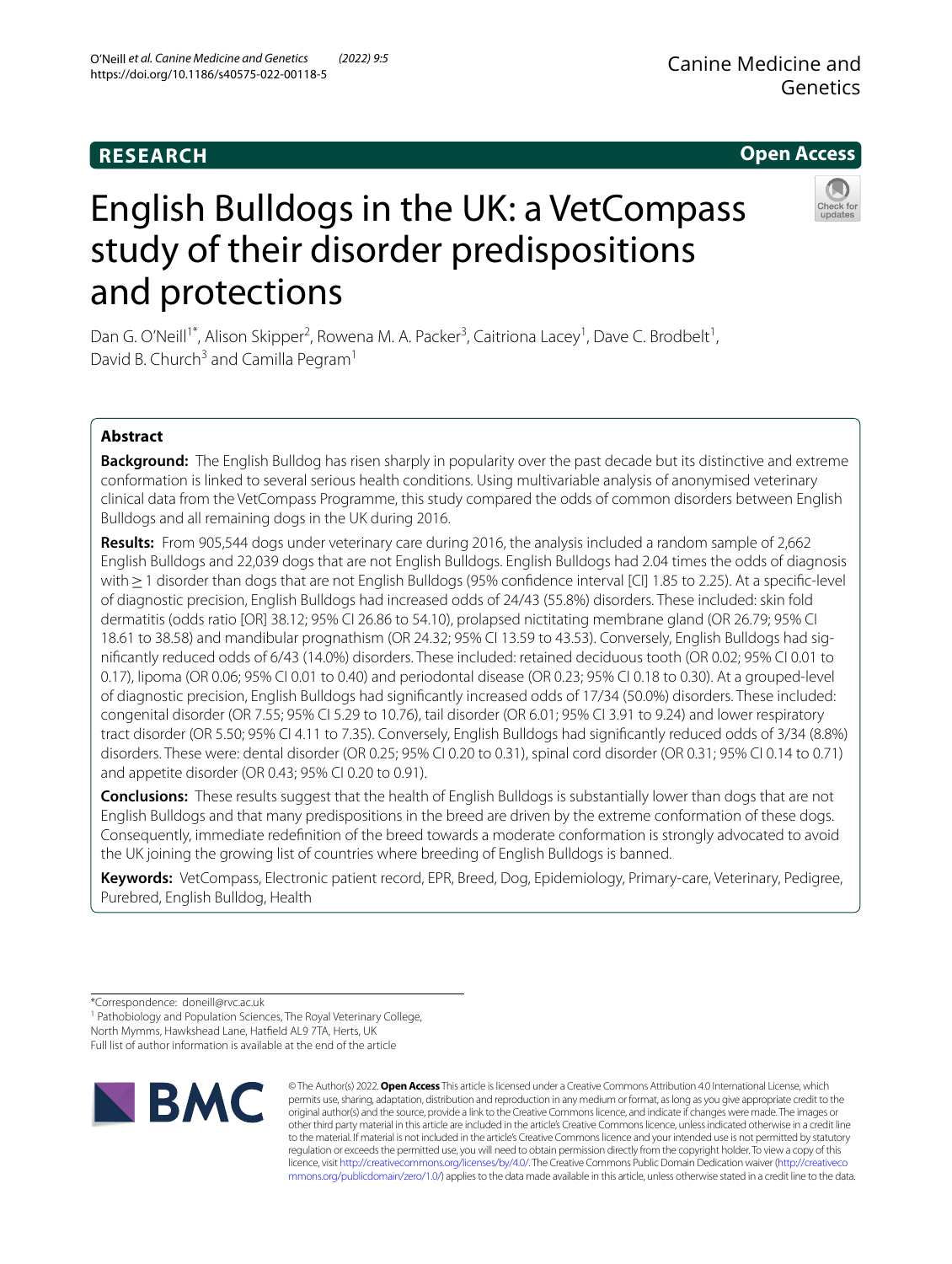# **Plain English summary**

The English Bulldog has risen sharply in popularity over the past decade in the UK. However, its distinctive and extreme conformation has raised concerns because many of these physical features render the breed prone to serious health conditions. There are increasing international efforts to either reform the breed towards a more moderate conformation or, in the absence of such change, to ban the breeding of these dogs on welfare grounds.

This VetCompass study explored random samples of anonymised veterinary clinical records from 2,662 English Bulldogs and 22,039 dogs that are not English Bulldogs from an overall population of 905,544 dogs under veterinary care during 2016 in the UK to identify all health disorders recorded for each dog during 2016. The most common disorders in each group were identifed and the risks for the most common disorders overall was compared between the English Bulldogs and dogs that are not English Bulldogs.

English Bulldogs were younger (2.65 years vs 4.42 years) and heavier (25.55kg vs 13.54kg) than dogs that are not English Bulldogs. English Bulldogs had 2.04 times the risk of diagnosis with at least one disorder during 2016 compared with dogs that are not English Bulldogs. English Bulldogs had increased risk for 24/43 (55.8%) disorders compared to dogs that are not English Bulldogs. The disorders with the highest risk in English Bulldogs included skin fold dermatitis  $(x38.12)$ , prolapsed nictitating membrane gland [cherry eye]  $(x26.79)$ , protruding lower jaw  $(x24.32)$ , brachycephalic obstructive airway syndrome [BOAS] (x 19.20) and interdigital cyst (x 12.96). Conversely, English Bulldogs had signifcantly reduced risk of 6/43 (14.0%) disorders compared to dogs that are not English Bulldogs. These included: retained deciduous [baby] tooth ( $\times$  0.02), lipoma [fatty mass] ( $\times$  0.06), dental disease ( $\times$  0.23), itchy skin ( $\times$  0.25) and flea infestation ( $\times$  0.40).

The results of this study suggest that the overall health of the English Bulldog is much lower than dogs that are not English Bulldogs. Many of the disorder predispositions reported in this study are intrinsically related to the extreme conformation of English Bulldogs. Redefning the body-shape of the breed away from its current extreme conformation and towards a moderate conformation is advocated for urgent action to avoid the UK joining the growing list of countries where breeding of English Bulldogs is banned.

## **Background**

The (English) Bulldog was originally a muscular and athletic animal bred and used to attack bulls for sport, broadly similar in conformation to the modern Staffordshire Bull Terrier [[1](#page-12-0)]. After this activity was banned in 1835, the Bulldog breed became associated with the Victorian underworld, but was repurposed as a show dog at the end of the nineteenth century. Dog showing was a fashionable pastime at that time and was largely regulated by The Kennel Club from  $1873$  onwards  $[2]$  $[2]$ . Bulldogs, like other breeds that were 'developed' at that time, were selectively bred to conform with newly written 'breed standards', produced by the relevant breed club to describe their idealised preferred appearance [\[2](#page-12-1)]. Consequently, during the 1890s, the combined infuences of the breed standard and show-ring fashion drove a dramatic physical transformation of the Bulldog.

This refashioned Bulldog had more exaggerated conformation than its ancestors – in particular, a shorter face with a protruding underjaw, heavier build and bowed forelegs [[3](#page-12-2)]. Because this physical transformation was both dramatic and rapid, it triggered considerable controversy among breeders at that time [[3\]](#page-12-2). Critics claimed that the new-style (English) Bulldog was inherently 'delicate' and 'degenerate'  $[4, 5]$  $[4, 5]$  $[4, 5]$  $[4, 5]$ . They described many disorders then that are still reported as common problems in modern English Bulldogs, such as short lifespans, heat and exercise intolerance, dystocia, skin disease and noisy breathing  $[6]$  $[6]$ . While these historical accounts are inevitably subjective, lack quantitative data and are largely grounded in superseded understandings of pathology, they nevertheless demonstrate that, over a century ago, the (English) Bulldog was already showing a variety of health problems that correlate with those still reported in the breed today, and that, even then, Bulldogs were widely considered less robust than many other breeds [[7\]](#page-12-6). Moreover, they also reveal that the fashion for extreme English Bulldog conformation has persisted for over a century despite widespread awareness of the linked health issues [[8](#page-12-7)]. Because of the preexisting signifcance of the breed as a nationalistic icon, the new body shape of the (English) Bulldog was widely depicted in patriotic imagery from 1900 onwards, and became frmly established in popular culture thereafter [\[3,](#page-12-2) [9\]](#page-12-8). Although (English) Bulldogs have continued to change physically since then, they therefore still retain many physical attributes (such as facial skin folds or the 'screw' tail) that were considered desirable novelties in the late Victorian show-ring. Many of these physical attributes remain accepted and/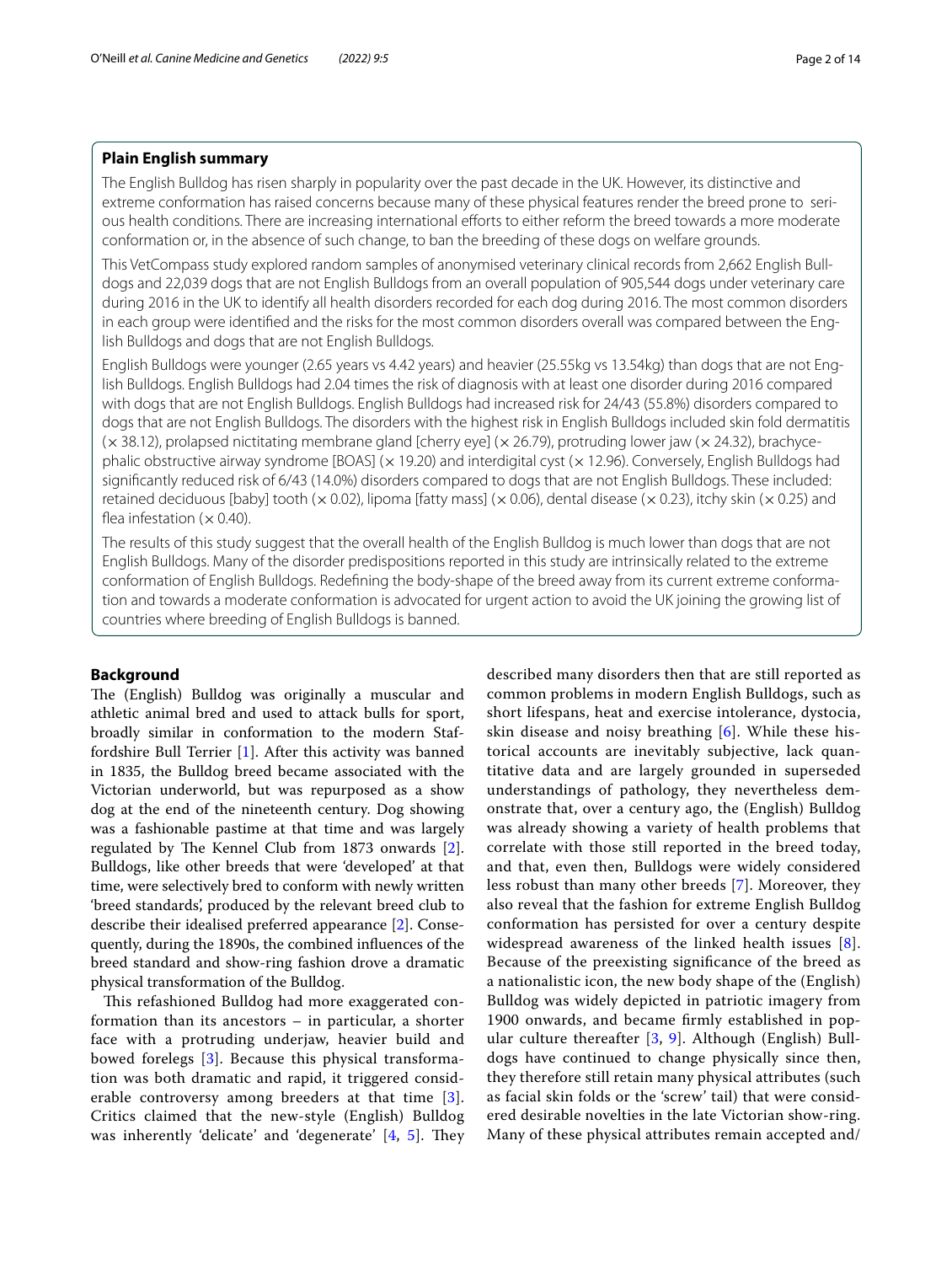or valued by many breed enthusiasts, and popular with the public, today, despite growing evidence of their associations with disease  $[6, 10-14]$  $[6, 10-14]$  $[6, 10-14]$ . Indeed, brachycephalic breeds, including the English Bulldog, are currently experiencing a surge in popularity, paradoxically despite increasing evidence and awareness of serious health problems linked to their physical appearance, such as respiratory compromise [[12,](#page-12-11) [14](#page-12-10)], spinal defects [[15](#page-12-12)], dystocia [\[11\]](#page-12-13), ocular disorders [[13,](#page-12-14) [16,](#page-12-15) [17](#page-12-16)] and skin disease [\[18\]](#page-12-17).

From the start of the twentieth century, veterinary canine specialists freely acknowledged the (English) Bulldog's predilection to conformation-related disease [[3,](#page-12-2) [19](#page-12-18)]. As small animal practice gained political infuence during the 1960s, leaders of the newly-formed British Small Animal Veterinary Association (BSAVA) undertook a pioneering survey of breed-related disease in pedigree dogs, which provides some limited quantitative data on Bulldog health at that time [\[20\]](#page-12-19). In 1962, (English) Bulldogs were the 34<sup>th</sup> most numerous breed registered by the Kennel Club, comprising 0.5% of all registrations that year [\[21](#page-12-20)]. Yet they were disproportionately reported as afected with several breed-related conditions, comprising 5% of all reported cases of entropion, 17% of all reported cases of skin fold dermatitis (exceeded only by the then far more numerous Cocker Spaniel and Pekingese) and 62.5% of all reported cases of 'prolonged soft palate' (then a newly-described condition that broadly equates to a major component of brachycephalic obstructive airway syndrome [BOAS] today) [\[20,](#page-12-19) [22\]](#page-12-21). Despite the methodological limitations of this early survey, it provides strong evidence that, sixty years ago, English Bulldogs were disproportionately afected by several conformation-related diseases, which, like those that were already being mentioned half a century earlier, broadly mirror those still reported as common in the breed today [[6\]](#page-12-5).

During the last decade, following the recommendations of the Bateson report [\[23](#page-12-22)], there have been increasing eforts to obtain accurate quantitative data on the frequency of breed-related disease in purebred/pedigree dogs. Using anonymised clinical data from primary care veterinary clinics in the UK, the VetCompass Programme [\[24\]](#page-12-23) has previously reported high levels of skin and ear disease, ophthalmological disorders and respiratory issues in English Bulldogs [[10](#page-12-9)]. In parallel, the Kennel Club Health and Welfare Team, liaising with health-prioritising breeders within the (English) Bulldog breed community, have produced a Bulldog Breed Health and Conservation Plan (BHCP) which similarly lists BOAS, eye problems and skin conditions as the 'top health and welfare concerns' within the breed for 2019 [[25\]](#page-12-24), echoing both the conclusions from previous Vet-Compass analyses [\[10\]](#page-12-9) but also the breed predispositions to disease highlighted in the original 1962 BSAVA survey [[20,](#page-12-19) [26\]](#page-12-25). Although previous research, historical evidence and anecdotal experience all support a general conclusion that English Bulldogs suffer extremely high levels of conformation-related disease, there remains a need to provide reliable supporting evidence to quantify this conclusion. Growing concerns about the welfare of dogs with severely brachycephalic conformation promoted the formation of the Brachycephalic Working Group in the UK in 2016, followed by the International Collaborative for Extreme Conformations in Dogs in 2019 [[27,](#page-12-26) [28\]](#page-12-27). Legislative action has also been taken in countries such as the Netherlands where breeding of 12 brachycephalic dog breeds was banned in 2014 [[29](#page-12-28), [30\]](#page-12-29) and Norway where breeding of English Bulldogs was banned in 2022 [[31\]](#page-12-30).

Using anonymised veterinary clinical data from the VetCompass Programme [[24\]](#page-12-23), this study aimed to report the most commonly recorded disorders in English Bulldogs and to compare the odds of common disorders between English Bulldogs and all remaining dogs under primary veterinary care in the UK during 2016 after accounting for major confounding variables. Based on prior evidence of frequent health issues in the breed [[10\]](#page-12-9), the study hypothesised English Bulldogs would show more predispositions than protections among common disorders overall. The study also hypothesized that the disorders with the highest levels of predisposition in English Bulldogs are closely linked to the extreme conformation that defines the English Bulldog breed  $[8]$  $[8]$ . These results could assist breeders, veterinary practitioners and owners with a robust evidence base on the health of the wider general population of English Bulldogs to predict, prevent and manage key health and welfare opportunities for the breed.

# **Methods**

The study population included all available dogs under primary veterinary care at clinics participating in the VetCompass Programme during 2016. Dogs under veterinary care were defned as those with either a) at least one electronic patient record (EPR) (free-text clinical note, treatment or bodyweight) recorded during 2016 or b) at least one EPR recorded during both 2015 and 2017. VetCompass collates anonymised EPR data from primary-care veterinary practices in the UK for epidemiological research [\[24](#page-12-23)]. Data felds available to VetCompass researchers include a unique animal identifer along with species, breed, date of birth, sex, neuter status, insurance status and bodyweight, and also clinical information from free-form text clinical notes, summary diagnosis terms [[32\]](#page-12-31) and treatment with relevant dates.

A cross-sectional study design was used to estimate and compare the one-year (2016) period prevalence of the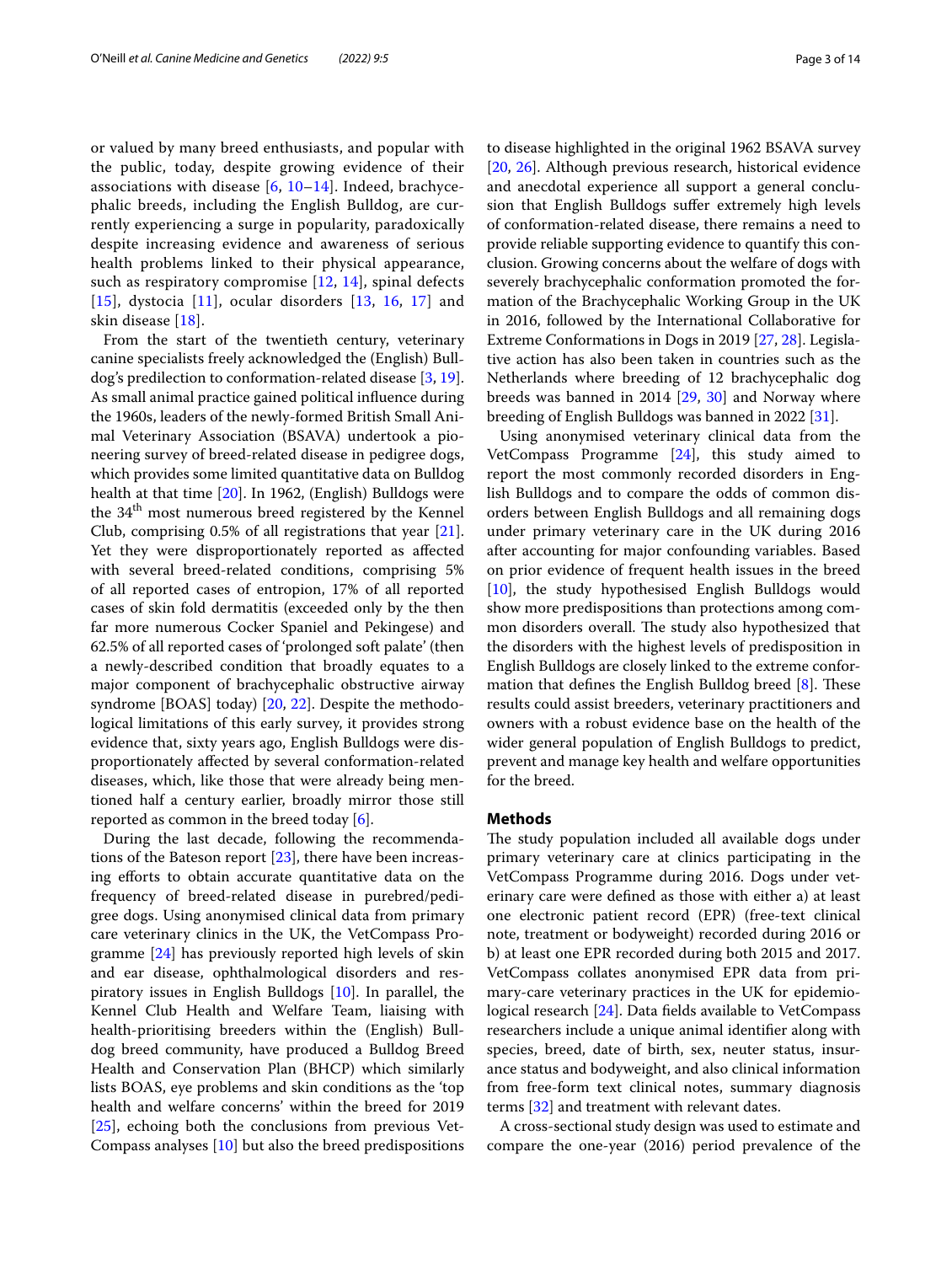most commonly diagnosed disorders in a random sample of English Bulldogs and a random sample of all other dogs. Power calculations estimated that 2,184 English Bulldogs and 21,832 dogs that are not English Bulldogs were needed to detect an odds ratio of≥1.5 for a disorder occurring in 2% of dogs that are not English Bulldogs, with 80% power and 95% confdence and assuming a 10:1 ratio of dogs that are not English Bulldogs to English Bulldogs [\[33](#page-12-32), [34\]](#page-12-33). Ethics approval was obtained from the RVC Ethics and Welfare Committee (reference number SR2018-1652).

Breed information entered by the participating practices was cleaned and mapped to a VetCompass breed list derived and extended from the VeNom Coding breed list [\[32](#page-12-31)]. Dogs recorded as English Bulldog were categorised as English Bulldog and dogs recorded with any other breed term were categorised as dogs that are not English Bulldogs. Neuter status was defned by the fnal available EPR neuter value and was combined with sex (female entire, female neutered, male entire, male neutered). Adult bodyweight was defned as the mean of all bodyweight (kg) values recorded for each dog after reaching 18 months old. Mean adult bodyweight was reported overall and broken down by sex for all breeds with adult bodyweight available for at least 100 dogs. Bodyweight was further categorised as "at or above the breed/sex mean", "below the breed/sex mean" and "no recorded bodyweight". Age (years) at the fnal study date (December 31, 2016) was categorised: <1.0, 1.0 to <2.0, 2.0 to < 4.0, 4.0 to < 6.0, 6.0 to < 8.0 and  $\geq$  8.0. Veterinary group attended was categorised as 1–5, based on the 5 practice groups involved in the study. Veterinary group describes aggregations of individual veterinary practices within consolidated larger consortia and were included in the current analysis to account for confounding efects that might have arisen from the owners' choice of individual practice to attend. The veterinary groups included in the current study were assigned a code during analysis to ensure anonymity and included practices that were distributed throughout the UK. Insurance status was categorised as insured or not insured as recorded by the fnal available EPR.

The list of unique animal identification numbers for all dogs under veterinary care in 2016 was randomly ordered and the clinical records of a randomly selected subset of animals were reviewed manually in detail to extract the most defnitive diagnoses recorded for all disorders that existed during 2016 [\[34](#page-12-33)]. Elective (e.g., neutering) or prophylactic (e.g., vaccination) clinical events were not included. No distinction was made between pre-existing and incident disorder presentations. Disorders described within the clinical notes using presenting sign terms (e.g.,

'vomiting' or 'vomiting and diarrhoea'), but without a formally recorded clinical diagnostic term, were included using the first sign listed (e.g., vomiting). The extracted diagnosis terms were mapped to a dual hierarchy of diagnostic precision for analysis: specifc-level precision and grouped-level precision as previously described [[34\]](#page-12-33). Briefy, specifc-level precision terms described the original extracted terms at the maximal diagnostic precision recorded within the clinical notes (e.g., infammatory bowel disease would remain as infammatory bowel disease). Grouped-level precision terms mapped the original diagnosis terms to a general level of diagnostic precision (e.g., infammatory bowel disease would map to gastro-intestinal). Following data checking for internal validity and cleaning in Excel (Microsoft Office Excel 2013, Microsoft Corp.), analyses were conducted using SPSS version 24.0 (IBM Corp). The sex-neuter status, age, adult bodyweight and insurance status for English Bulldogs and dogs that are not English Bulldogs under veterinary care during 2016 were described.

One-year period prevalence values were reported separately for English Bulldogs and dogs that are not English Bulldogs to describe the probability of diagnosis at least once during 2016. The final combined list of common disorders included the 30 most common disorders in English Bulldogs and the 30 most common disorders in dogs that are not English Bulldogs. Categorical data were summarized with number (percent) and continuous variables were summarised using median, interquartile range (IQR) and range. Mann–Whitney U test, chi-square test and Fisher's exact test were used as appropriate for comparison of demographic data between cases and noncases [[35](#page-12-34)]. Multivariable modelling using binary logistic regression was used to report the odds of each disorder in English Bulldogs compared with dogs that are not English Bulldogs. A separate model was created for each specifclevel and grouped-level disorder. Information theory was applied to generate a list of confounding variables that was consistently included alongside the breed variable in each model [[36](#page-12-35), [37\]](#page-12-36). Confounding describes the mixing together of the efects from two or more variables on an outcome such as disorder occurrence [\[38](#page-12-37)]. Breed was an a priori variable of interest and was therefore included in all models. Given prior evidence of diferences between English Bulldogs and dogs that are not English Bulldogs in other variables that have also been shown to be associated with disorder risk [\[10](#page-12-9), [39\]](#page-12-38), each disorder model also included age (years), sex-neuter status, at/above or below mean bodyweight, insurance status and veterinary group to account for confounding efects Model ft was assessed with the Hosmer–Lemeshow Test [[40\]](#page-12-39). Statistical significance was set at the 5% level.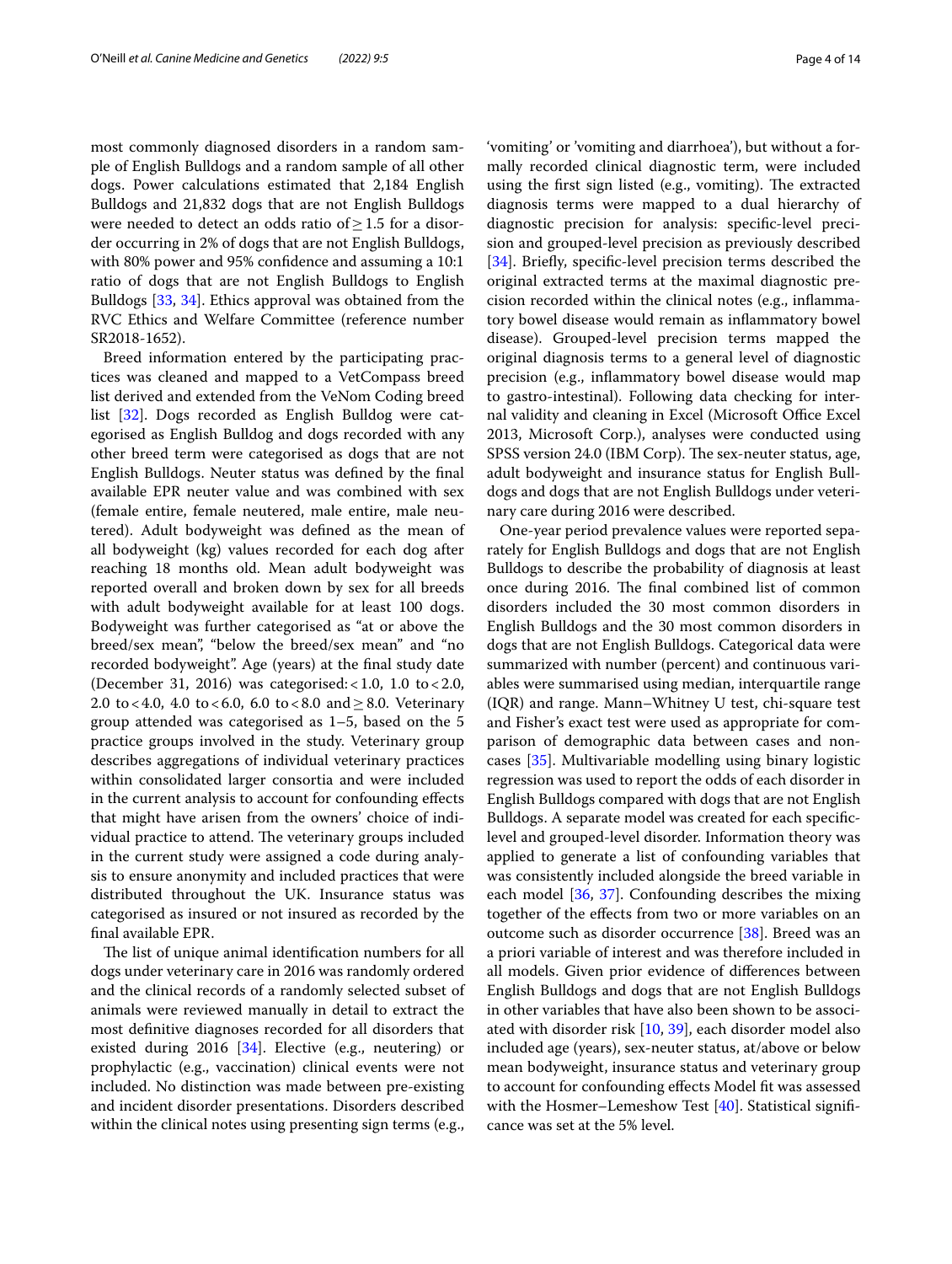# **Results**

The study population of 905,544 dogs under veterinary care during 2016 in the UK included 8,410 English Bulldogs (0.93%) and 897,134 dogs that are not English Bulldogs (99.07%). Random samples of 2,662/8,410 (31.65%) English Bulldogs and 22,039/897,134 (2.46%) dogs that are not English Bulldogs were included in the analysis. Data completeness were breed 99.7%, age 98.8%, sexneuter status 99.7%, insurance status 100.0% and bodyweight 65.5%.

Descriptive results were reported on 2,662 English Bulldogs and 22,039 dogs that are not English Bulldogs (Table [1\)](#page-4-0). The median age of English Bulldogs  $(2.65 \text{ years},$ IQR 1.30 – 5.10, range 0.10 – 19.54) was younger than for dogs that are not English Bulldogs (4.42 years, IQR 1.88  $-$  8.10, range 0.01  $-$  20.46) ( $p$  < 0.001). The median adult bodyweight of English Bulldogs (25.55 kg, IQR 22.83  $-$  28.48, range 14.50  $-$  41.00) was heavier than for dogs that are not English Bulldogs (13.54 kg, IQR 8.10 – 24.88, range  $1.41 - 85.00$  ( $p < 0.001$ ).

Of the English Bulldogs, 2,017/2,662 (75.8%) were diagnosed with≥1 disorder during 2016 compared with 14,534/22,039 (65.9%) dogs that are not English Bulldogs. After using multivariable methods to account for efects of age, sex-neuter status, at/above or below mean bodyweight, insurance status and vet group, English Bulldogs had 2.04 times the odds of diagnosis with  $\geq$  1 disorder than dogs that are not English Bulldogs (95% confidence interval [CI] 1.85 to 2.25;  $p < 0.001$ ).

At a specifc-level of diagnostic precision, after accounting for confounding using multivariable methods, English Bulldogs had signifcantly increased odds of 24/43 (55.8%) specifc-level disorders compared to dogs that are not English Bulldogs. These included: skin fold dermatitis (odds ratio [OR] 38.12; 95% CI 26.86 to 54.10;  $p < 0.001$ ), prolapsed nictitating membrane gland (OR 26.79; 95% CI 18.61 to 38.58; *p*<0.001), mandibular prognathism (OR 24.32; 95% CI 13.59 to 43.53; *p*<0.001), BOAS (OR 19.20; 95% CI 13.31 to 27.69; *p*<0.001) and interdigital cyst (OR 12.96; 95% CI 8.95 to 18.76; *p*<0.001). Conversely, English Bulldogs had signifcantly reduced odds for 6/43 (14.0%) specifc-level disorders compared to dogs that are not English Bulldogs. These included: retained deciduous tooth (OR 0.02; 95% CI 0.01 to 0.17; *p*<0.001), lipoma (OR 0.06; 95% CI 0.01 to 0.40; *p*=0.004), periodontal disease (OR 0.23; 95% CI 0.18 to 0.30; *p*<0.001), pruritus (OR 0.25; 95% CI 0.13 to 0.46; *p*<0.001) and fea infestation (OR 0.40; 95% CI 0.26 to 0.61; *p*<0.001) (Table [2](#page-5-0)).

<span id="page-4-0"></span>**Table 1** Descriptive statistics for demographic characteristics in English Bulldogs (*n*=2,662) and dogs that are not English Bulldogs (*n*=22,039) under primary veterinary care in the UK. The *P*-value represents comparison of demographic variables between English Bulldogs and dogs that are not English Bulldogs

| <1<br>425 (16.2)<br>2472 (11.3)<br>Age (years)<br>3218 (14.8)<br>$1$ to $<$ 2<br>622(23.7)<br>$2$ to $<$ 4<br>685 (26.1)<br>4398 (20.2)<br>4 to < 6<br>398 (15.2)<br>3404 (15.6)<br>6 to < 8<br>239(9.1)<br>2763 (12.7) | P-value |
|-------------------------------------------------------------------------------------------------------------------------------------------------------------------------------------------------------------------------|---------|
|                                                                                                                                                                                                                         | < 0.001 |
|                                                                                                                                                                                                                         |         |
|                                                                                                                                                                                                                         |         |
|                                                                                                                                                                                                                         |         |
|                                                                                                                                                                                                                         |         |
| $\geq 8$<br>255(9.7)<br>5541 (25.4)                                                                                                                                                                                     |         |
| Male entire<br>963 (36.2)<br>6388 (29.1)<br>Sex-neuter status                                                                                                                                                           | < 0.001 |
| Male neutered<br>379 (14.3)<br>5194 (23.6)                                                                                                                                                                              |         |
| Female entire<br>956 (36.0)<br>5575 (25.4)                                                                                                                                                                              |         |
| Female neutered<br>359 (13.5)<br>4815 (21.9)                                                                                                                                                                            |         |
| At/above or below mean body-<br>At or above<br>650 (24.4)<br>6768 (30.7)                                                                                                                                                | < 0.001 |
| weight for breed and sex<br>Below<br>792 (29.8)<br>7978 (36.2)                                                                                                                                                          |         |
| Not recorded<br>1220 (45.8)<br>7293 (33.1)                                                                                                                                                                              |         |
| Insured<br>409 (15.4)<br>2942 (13.3)<br>Insurance status                                                                                                                                                                | 0.004   |
| Not insured<br>2253 (84.6)<br>19,097 (86.7)                                                                                                                                                                             |         |
| 1166 (43.8)<br>9969 (45.2)<br>Veterinary practice group provid-<br>1                                                                                                                                                    | 0.002   |
| ing clinical care<br>$\overline{2}$<br>503 (18.9)<br>3766 (17.1)                                                                                                                                                        |         |
| 3<br>137(5.1)<br>989 (4.5)                                                                                                                                                                                              |         |
| 4<br>838 (31.5)<br>7241 (32.9)                                                                                                                                                                                          |         |
| 5<br>18(0.7)<br>74 (0.3)                                                                                                                                                                                                |         |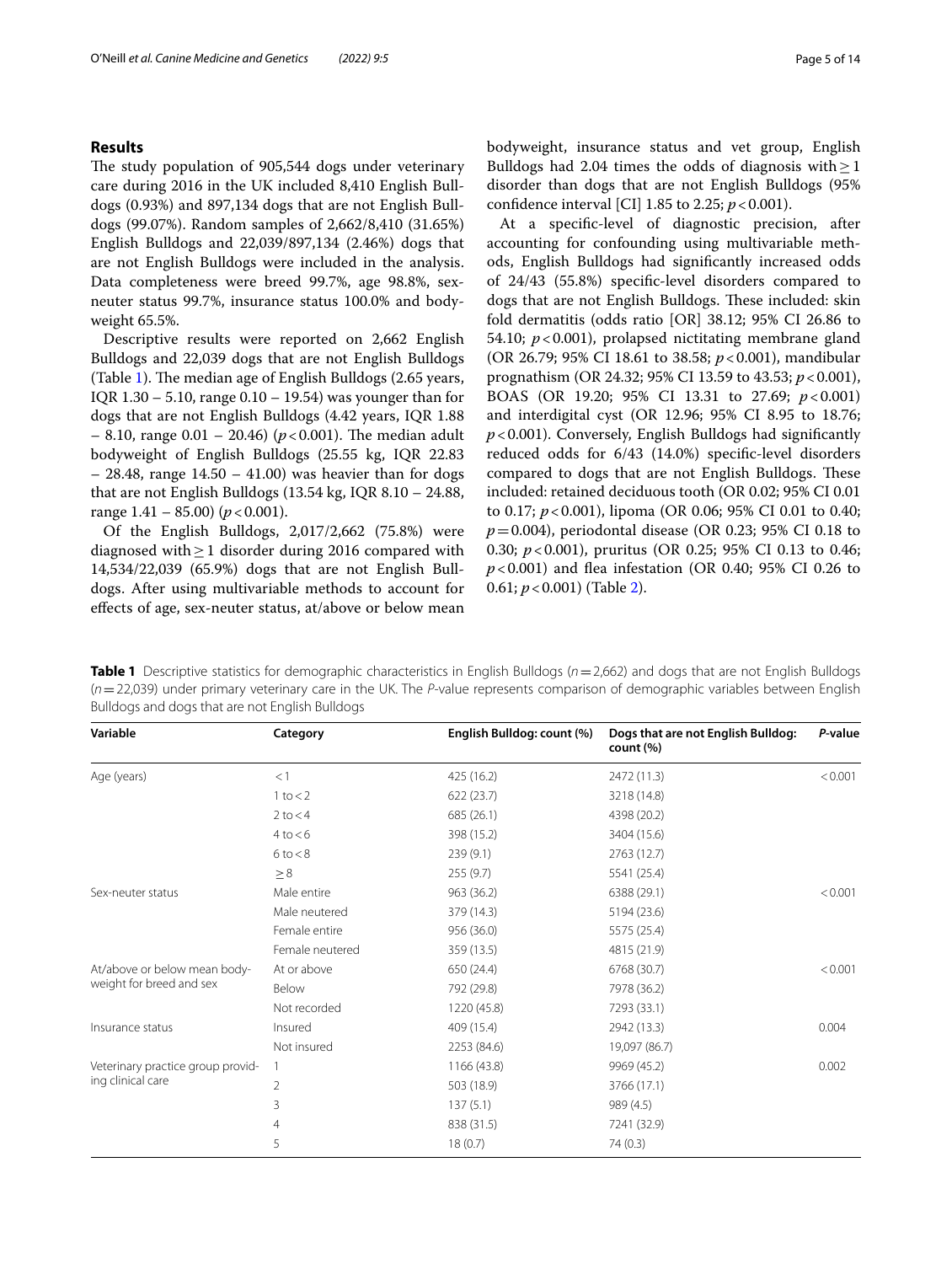<span id="page-5-0"></span>**Table 2** Multivariable logistic regression odds ratios with corresponding 95% confidence intervals (CI\*) for the combined list from the 30 most common disorders in English Bulldogs and in dogs that are not English Bulldogs at a *specifc-level of diagnostic precision* recorded in dogs under primary veterinary care at UK practices participating in the VetCompass™ Programme from January 1st 2016 to December 31st, 2016. Model variables accounted for included age, sex-neuter status, at/above or below mean adult bodyweight, insurance status and vet group. Specifc-level precision describes the original extracted terms at the maximal diagnostic precision recorded within the clinical notes

| Specific-level disorder                              | <b>English Bulldog:</b><br>Count (%) | Dogs that are not English<br>Bulldog: Count (%) | Odds ratio | 95% Cl*        | P-value |
|------------------------------------------------------|--------------------------------------|-------------------------------------------------|------------|----------------|---------|
| Skin fold dermatitis                                 | 178(6.7)                             | 45(0.2)                                         | 38.12      | 26.86 to 54.10 | < 0.001 |
| Prolapsed nictitating membrane gland                 | 151(5.7)                             | 39 (0.2)                                        | 26.79      | 18.61 to 38.58 | < 0.001 |
| Mandibular prognathism                               | 55(2.1)                              | 15(0.1)                                         | 24.32      | 13.59 to 43.53 | < 0.001 |
| Brachycephalic obstructive airway syndrome<br>(BOAS) | 112(4.2)                             | 43 (0.2)                                        | 19.20      | 13.31 to 27.69 | < 0.001 |
| Interdigital cyst                                    | 70(2.6)                              | 58(0.3)                                         | 12.96      | 8.95 to 18.76  | < 0.001 |
| Keratoconjunctivitis sicca (KCS)                     | 52(2.0)                              | 71(0.3)                                         | 12.24      | 8.33 to 17.98  | < 0.001 |
| Entropion                                            | 104(3.9)                             | 69(0.3)                                         | 11.61      | 8.44 to 15.98  | < 0.001 |
| Demodicosis                                          | 57(2.1)                              | 45(0.2)                                         | 7.99       | 5.31 to 12.02  | < 0.001 |
| Pododermatitis                                       | 129(4.8)                             | 283 (1.3)                                       | 4.69       | 3.75 to 5.85   | < 0.001 |
| Pyoderma                                             | 112(4.2)                             | 317(1.4)                                        | 3.50       | 2.78 to 4.40   | < 0.001 |
| Moist dermatitis                                     | 74 (2.8)                             | 193 (0.9)                                       | 3.47       | 2.62 to 4.61   | < 0.001 |
| Dermatitis                                           | 53(2.0)                              | 156(0.7)                                        | 3.07       | 2.21 to 4.25   | < 0.001 |
| Post-operative complication                          | 56(2.1)                              | 146(0.7)                                        | 2.91       | 2.11 to 4.01   | < 0.001 |
| Skin lesions                                         | 56(2.1)                              | 154(0.7)                                        | 2.85       | 2.07 to 3.91   | < 0.001 |
| Otitis externa                                       | 431 (16.2)                           | 1600(7.3)                                       | 2.74       | 2.43 to 3.09   | < 0.001 |
| Cryptorchidism                                       | 51 (1.9)                             | 121(0.5)                                        | 2.63       | 1.86 to 3.71   | < 0.001 |
| Atopic dermatitis                                    | 54 (2.0)                             | 250(1.1)                                        | 2.24       | 1.65 to 3.04   | < 0.001 |
| Allergy                                              | 78 (2.9)                             | 345 (1.6)                                       | 2.16       | 1.67 to 2.79   | < 0.001 |
| Conjunctivitis                                       | 112(4.2)                             | 486 (2.2)                                       | 1.94       | 1.57 to 2.41   | < 0.001 |
| Obesity                                              | 253 (9.5)                            | 1559 (7.1)                                      | 1.79       | 1.54 to 2.07   | < 0.001 |
| Umbilical hernia                                     | 58 (2.2)                             | 207 (0.9)                                       | 1.68       | 1.24 to 2.28   | 0.001   |
| Post-operative wound                                 | 51 (1.9)                             | 260(1.2)                                        | 1.55       | 1.13 to 2.12   | 0.006   |
| Patellar luxation                                    | 41(1.5)                              | 227(1.0)                                        | 1.51       | 1.07 to 2.13   | 0.018   |
| Overgrown nail(s)                                    | 187(7.0)                             | 1224 (5.6)                                      | 1.37       | 1.17 to 1.62   | < 0.001 |
| Gastroenteritis                                      | 51 (1.9)                             | 294 (1.3)                                       | 1.34       | 0.98 to 1.83   | 0.068   |
| Skin mass                                            | 46 (1.7)                             | 459 (2.1)                                       | 1.33       | 0.97 to 1.83   | 0.073   |
| Osteoarthritis                                       | 36(1.4)                              | 520(2.4)                                        | 1.29       | 0.90 to 1.84   | 0.164   |
| Kennel Cough                                         | 34(1.3)                              | 215(1.0)                                        | 1.27       | 0.88 to 1.84   | 0.204   |
| Foreign body                                         | 46 (1.7)                             | 276(1.3)                                        | 1.23       | 0.89 to 1.69   | 0.213   |
| Wound                                                | 31(1.2)                              | 246(1.1)                                        | 1.02       | 0.70 to 1.49   | 0.927   |
| Anal sac impaction                                   | 115(4.3)                             | 1060 (4.8)                                      | 1.01       | 0.82 to 1.23   | 0.960   |
| Skin cyst                                            | 20(0.8)                              | 243(1.1)                                        | 0.94       | 0.59 to 1.50   | 0.787   |
| Claw injury                                          | 31(1.2)                              | 308 (1.4)                                       | 0.88       | 0.59 to 1.29   | 0.501   |
| Vomiting                                             | 74 (2.8)                             | 670 (3.0)                                       | 0.86       | 0.67 to 1.10   | 0.233   |
| Diarrhoea                                            | 94 (3.5)                             | 843 (3.8)                                       | 0.84       | 0.67 to 1.05   | 0.133   |
| Aggressive                                           | 44 (1.7)                             | 498 (2.3)                                       | 0.79       | 0.57 to 1.09   | 0.145   |
| Lameness                                             | 50(1.9)                              | 580 (2.6)                                       | 0.77       | 0.57 to 1.04   | 0.088   |
|                                                      |                                      |                                                 |            |                |         |
| Heart murmur                                         | 17(0.6)                              | 473 (2.1)                                       | 0.47       | 0.29 to 0.76   | 0.002   |
| Flea infestation                                     | 23(0.9)                              | 454 (2.1)                                       | 0.40       | 0.26 to 0.61   | < 0.001 |
| Pruritus                                             | 10(0.4)                              | 360(1.6)                                        | 0.25       | 0.13 to 0.46   | < 0.001 |
| Periodontal disease                                  | 63(2.4)                              | 2786 (12.6)                                     | 0.23       | 0.18 to 0.30   | < 0.001 |
| Lipoma                                               | 1(0.0)                               | 320(1.5)                                        | 0.06       | 0.01 to 0.40   | 0.004   |
| Retained deciduous tooth                             | 1(0.0)                               | 225 (1.0)                                       | 0.02       | 0.01 to 0.17   | < 0.001 |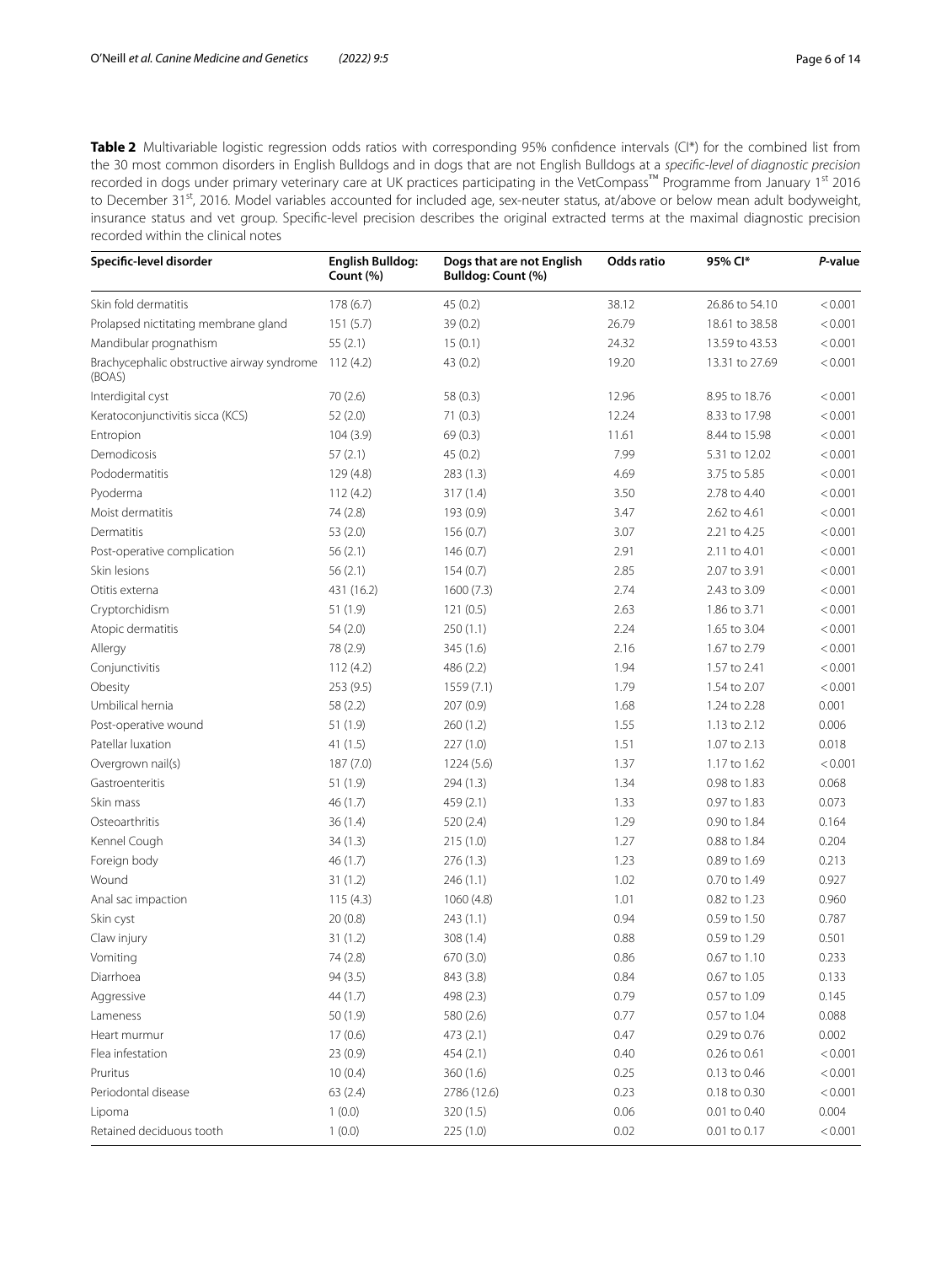At a grouped-level of diagnostic precision, after accounting for confounding using multivariable methods, English Bulldogs had signifcantly increased odds for 17/34 (50.0%) grouped-level disorders compared to dogs that are not English Bulldogs. These included: congenital disorder (OR 7.55; 95% CI 5.29 to 10.76; *p*<0.001), tail disorder (OR 6.01; 95% CI 3.91 to 9.24; *p*<0.001), lower respiratory tract disorder (OR 5.50; 95% CI 4.11 to 7.35; *p*<0.001), ophthalmological disorder (OR 4.07; 95% CI 3.63 to 4.56;  $p < 0.001$ ) and upper respiratory tract disorder (OR 3.96; 95% CI 3.44 to 4.56; *p*<0.001). Conversely, English Bulldogs had signifcantly reduced odds of 3/34 (8.8%) grouped-level disorders compared to dogs that are not English Bulldogs. These were: dental disorder (OR 0.25; 95% CI 0.20 to 0.31; *p*<0.001), spinal cord disorder (OR 0.31; 95% CI 0.14 to 0.71;  $p = 0.005$ ) and appetite disorder (OR 0.43; 95% CI 0.20 to 0.91; *p*=0.028) (Table [3\)](#page-6-0).

<span id="page-6-0"></span>**Table 3** Multivariable logistic regression odds ratios with corresponding 95% confidence interval (CI\*) for the combined list from the 30 most common disorders in English Bulldogs and in dogs that are not English Bulldogs at a *grouped-level of diagnostic precision* recorded in dogs under primary veterinary care at UK practices participating in the VetCompass™ Programme from January 1st 2016 to December 31<sup>st</sup>, 2016. Model variables accounted for included age, sex-neuter status, at/above or below mean bodyweight, insurance status and vet group. Grouped-level precision describes the original extracted terms mapped to a general level of diagnostic precision

| Grouped-level disorder                     | <b>English Bulldog:</b><br>Count (%) | Dogs that are not English<br>Bulldog: Count (%) | Odds ratio | 95% Cl*       | P-value |
|--------------------------------------------|--------------------------------------|-------------------------------------------------|------------|---------------|---------|
| Congenital disorder                        | 70 (2.6)                             | 61(0.3)                                         | 7.55       | 5.29 to 10.76 | < 0.001 |
| Tail disorder                              | 39 (1.5)                             | 54(0.2)                                         | 6.01       | 3.91 to 9.24  | < 0.001 |
| Lower respiratory tract disorder           | 76 (2.9)                             | 176(0.8)                                        | 5.50       | 4.11 to 7.35  | < 0.001 |
| Ophthalmological disorder                  | 531 (19.9)                           | 1521 (6.9)                                      | 4.07       | 3.63 to 4.56  | < 0.001 |
| Upper respiratory tract disorder           | 326 (12.2)                           | 778 (3.5)                                       | 3.96       | 3.44 to 4.56  | < 0.001 |
| Urinary system disorder                    | 86 (3.2)                             | 267(1.2)                                        | 3.55       | 2.74 to 4.60  | < 0.001 |
| Skin disorder                              | 779 (29.3)                           | 2750 (12.4)                                     | 3.28       | 2.97 to 3.61  | < 0.001 |
| Abscess                                    | 19(0.7)                              | 53 (0.2)                                        | 2.98       | 1.73 to 5.13  | < 0.001 |
| Ear disorder                               | 456 (17.1)                           | 1796 (8.1)                                      | 2.57       | 2.29 to 2.89  | < 0.001 |
| Male reproductive system disorder          | 68 (2.6)                             | 196 (0.9)                                       | 2.56       | 1.91 to 3.42  | < 0.001 |
| Brain disorder                             | 65(2.4)                              | 377 (1.7)                                       | 2.22       | 1.68 to 2.93  | < 0.001 |
| Complication associated with clinical care | 105(3.9)                             | 412 (1.9)                                       | 2.02       | 1.61 to 2.52  | < 0.001 |
| Female reproductive disorder               | 94(3.5)                              | 324(1.5)                                        | 2.01       | 1.58 to 2.57  | < 0.001 |
| Collapsed                                  | 29(1.1)                              | 270(1.2)                                        | 1.60       | 1.08 to 2.39  | 0.020   |
| Hernia                                     | 62(2.3)                              | 254(1.1)                                        | 1.53       | 1.15 to 2.04  | 0.004   |
| Musculoskeletal disorder                   | 260(9.8)                             | 1921 (8.7)                                      | 1.52       | 1.32 to 1.75  | < 0.001 |
| Adverse reaction to drug                   | 31(1.2)                              | 165(0.7)                                        | 1.39       | 0.94 to 2.07  | 0.100   |
| Claw/nail disorder                         | 224(8.4)                             | 1566(7.1)                                       | 1.31       | 1.13 to 1.52  | < 0.001 |
| Foreign body                               | 46 (1.7)                             | 279(1.3)                                        | 1.21       | 0.88 to 1.67  | 0.247   |
| Neoplasia                                  | 101(3.8)                             | 1220(5.5)                                       | 1.13       | 0.91 to 1.40  | 0.281   |
| Traumatic injury                           | 113(4.2)                             | 815(3.7)                                        | 1.07       | 0.87 to 1.31  | 0.536   |
| Enteropathy                                | 306 (11.5)                           | 2326 (10.5)                                     | 1.04       | 0.91 to 1.19  | 0.544   |
| <b>Thin</b>                                | 36(1.4)                              | 332 (1.5)                                       | 1.03       | 0.72 to 1.46  | 0.881   |
| Anal sac disorder                          | 132(5.0)                             | 1236(5.6)                                       | 1.01       | 0.83 to 1.21  | 0.951   |
| Parasite infestation                       | 113(4.2)                             | 842 (3.8)                                       | 0.99       | 0.81 to 1.22  | 0.949   |
| Mass                                       | 87(3.3)                              | 1186(5.4)                                       | 0.99       | 0.79 to 1.25  | 0.937   |
| Undesirable behaviour                      | 124(4.7)                             | 1169(5.3)                                       | 0.94       | 0.77 to 1.13  | 0.498   |
| Heart disease                              | 45(1.7)                              | 670 (3.0)                                       | 0.88       | 0.64 to 1.20  | 0.417   |
| Endocrine system disorder                  | 9(0.3)                               | 201(0.9)                                        | 0.75       | 0.38 to 1.47  | 0.396   |
| Lethargy                                   | 22(0.8)                              | 280(1.3)                                        | 0.73       | 0.47 to 1.14  | 0.171   |
| Incontinence                               | 8(0.3)                               | 206(0.9)                                        | 0.59       | 0.29 to 1.22  | 0.156   |
| Appetite disorder                          | 7(0.3)                               | 180 (0.8)                                       | 0.43       | 0.20 to 0.91  | 0.028   |
| Spinal cord disorder                       | 6(0.2)                               | 232(1.0)                                        | 0.31       | 0.14 to 0.71  | 0.005   |
| Dental disorder                            | 82(3.1)                              | 3140 (14.2)                                     | 0.25       | 0.20 to 0.31  | < 0.001 |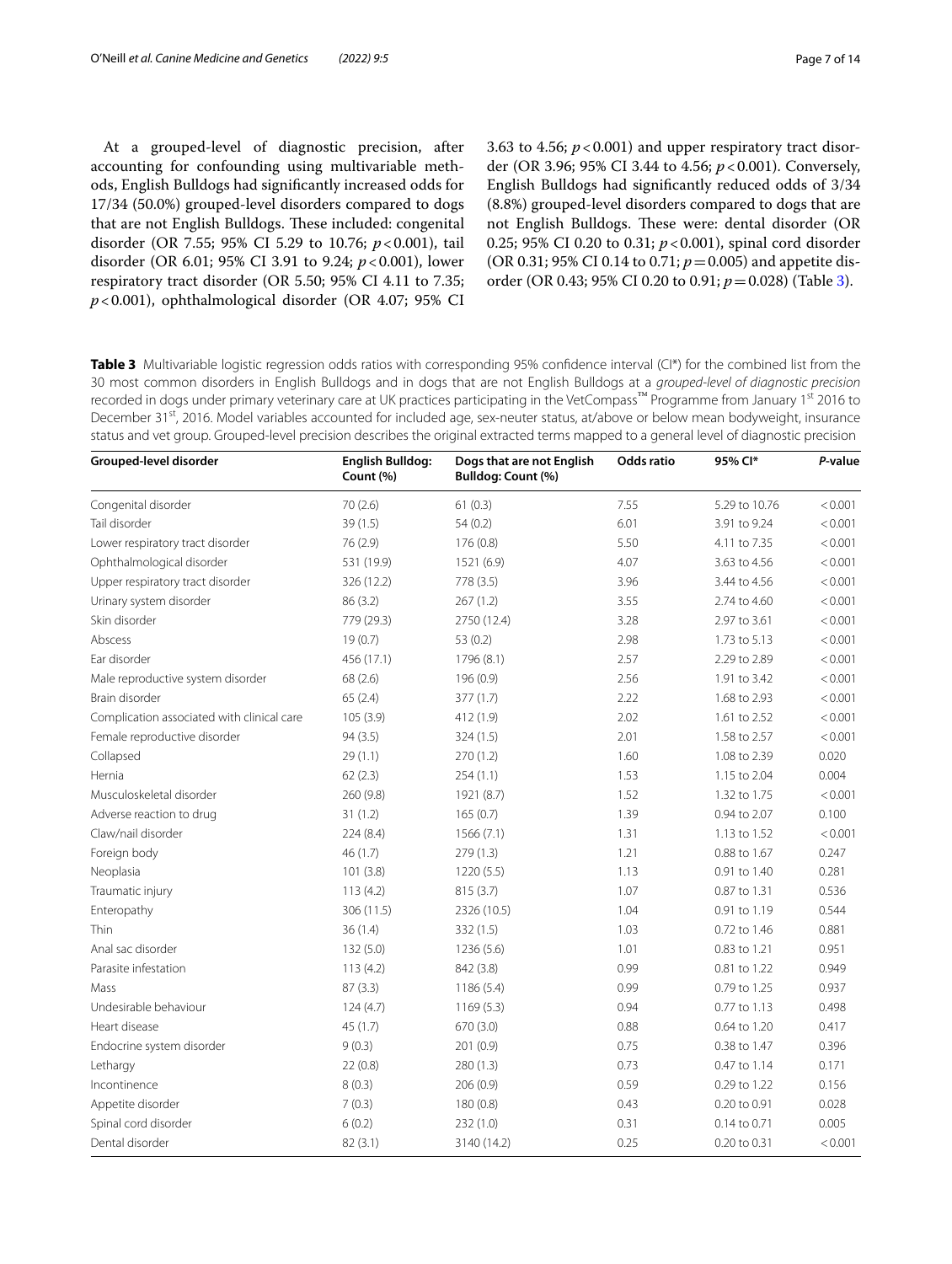# **Discussion**

Recent research has sought to explain why purchasers remain undeterred by the negative implications of brachycephalic conformation for animal health and welfare while instead prioritizing their characteristic appearance, personality and perceived suitability for certain lifestyles, often based on their low exercise requirements/ability [[41](#page-12-40)–[43](#page-12-41)]. With over 90% of current English Bulldog owners stating they would re-purchase this breed again [[44](#page-13-0)], the current popularity of the English Bulldog shows little signs of abating. Consequently, understanding the development of conformation-related disease within the breed, and accurately documenting the disease burden and predispositions within the current breed population [[6\]](#page-12-5) are key to assessing and, if possible, redressing some of the main health issues in English Bulldogs. In line with the study hypothesis, the four predispositions with the highest odds in English Bulldogs are all directly associated with the extreme conformation that defnes the English Bulldog breed: skin fold dermatitis ( $\times$  38.12) [[8\]](#page-12-7), prolapsed nictitating membrane gland ( $\times$  26.69) [[45](#page-13-1)], mandibular prognathism  $(x 24.32)$  [\[8](#page-12-7)] and BOAS (19.20) [[14](#page-12-10)]. This evidence supports calls for urgent action to redefne the English Bulldog away from its current extreme conformation and instead to move the breed rapidly towards a moderate conformation on welfare grounds. The results of the current study support the study hypothesis that English Bulldogs show more predispositions than protections among common disorders overall. In line with prior evidence of frequent health issues in the breed [[10](#page-12-9)], these current results support the previous assessments of poor health in (English) Bulldog populations dating back over a hundred years. In 1901, seven years was considered 'quite an old age' for a Bulldog; in 1954, critics debated why the breed had 'a shorter expectation of life' than others [[46](#page-13-2), [47](#page-13-3)]. More recently, Kennel Club surveys of English Bulldog mortality in 2004 and 2014 respectively reported median and mean ages of death of just over six years [[48,](#page-13-4) [49\]](#page-13-5). Analysis of mortality data from primary-care veterinary clinical records reported a median longevity of 7.2 years for English Bulldogs in the UK [\[50\]](#page-13-6). Supporting a shorter lifespan overall in English Bulldogs, the current study reports the median age of English Bulldogs surveyed in 2016 (2.65 years) as signifcantly younger than of surveyed dogs that are not English Bulldogs (4.42 years). This could be partly explained by a population that skews towards young animals because of a growing popularity of the breed, as seen in steadily increasing Kennel Club registration fgures over the last decade [[21\]](#page-12-20) and reported in primary-care veterinary practice [[50](#page-13-6)]. However, given that only 9.7% of English Bulldogs in this study were aged over eight years compared with 25.4% of the dogs that are not English Bulldogs, this suggests that relatively few English Bulldogs reach the advanced ages that are typical of other breeds, in line with previous reports, and supports a view of poor overall health in the breed [[10](#page-12-9), [21](#page-12-20)].

Likewise, the disease predispositions reported in the current study for English Bulldogs show striking parallels to those previously attributed to the breed. For example, the disorder with the highest predisposition in the current study of English Bulldogs in 2016 was skin fold dermatitis, which was also the most frequently reported disease for Bulldogs in the 1962 BSAVA survey [\[20](#page-12-19)]. Similarly, the predisposition of the English Bulldog to prolapsed nictitating membrane gland and to entropion was recognised by veterinary ophthalmologists in 1914 [\[51](#page-13-7)]; these conditions were respectively the second and seventh highest disease predispositions in the current study of English Bulldogs in 2016. Mandibular prognathism was the third highest predisposition of English Bulldogs in 2016. This is unsurprising, since this attribute has been a deliberate feature of the Bulldog breed standard since the nineteenth century, with the original wording, that 'the lower jaw should project considerably in front of the upper, and turn up', recently modifed to require a 'slightly projecting' lower jaw instead  $[8, 52]$  $[8, 52]$  $[8, 52]$  $[8, 52]$ . The fourth highest predisposition for English Bulldogs in 2016 was BOAS, again reiterating the long-documented propensity of the breed for upper respiratory disorders, reported since the late nineteenth century and previously quantifed in 1962 with a high reported incidence of 'elongated soft palate' [[3,](#page-12-2) [20\]](#page-12-19). Thus, the leading predispositions for disease in English Bulldogs, as determined by the current analysis of 2016 data, broadly correspond to disorders that have been long associated with the breed. This provides strong evidence supporting the validity of previous qualitative assessments of breed-related disease in English Bulldogs, but also revives the perennial question of why, since these diseases have been repeatedly documented as impairing Bulldog health for over a century, the breed nevertheless remains so commonly afected by these problems.

In assessing which predispositions and protections to disease particularly diferentiate English Bulldogs from the remaining general canine population, it is helpful to focus particularly on ultra-predispositions by breed: i.e. those conditions which are seen at particularly high levels in English Bulldogs, with odds more than four times higher than in dogs that are not English Bulldogs [[53](#page-13-9)]. At the specifc disorder level of analysis, the English Bulldog population in the current study showed ultrapredispositions to nine recorded disorders. Of these, four concerned diseases of the skin (skin fold dermatitis, interdigital cyst, demodicosis and pododermatitis).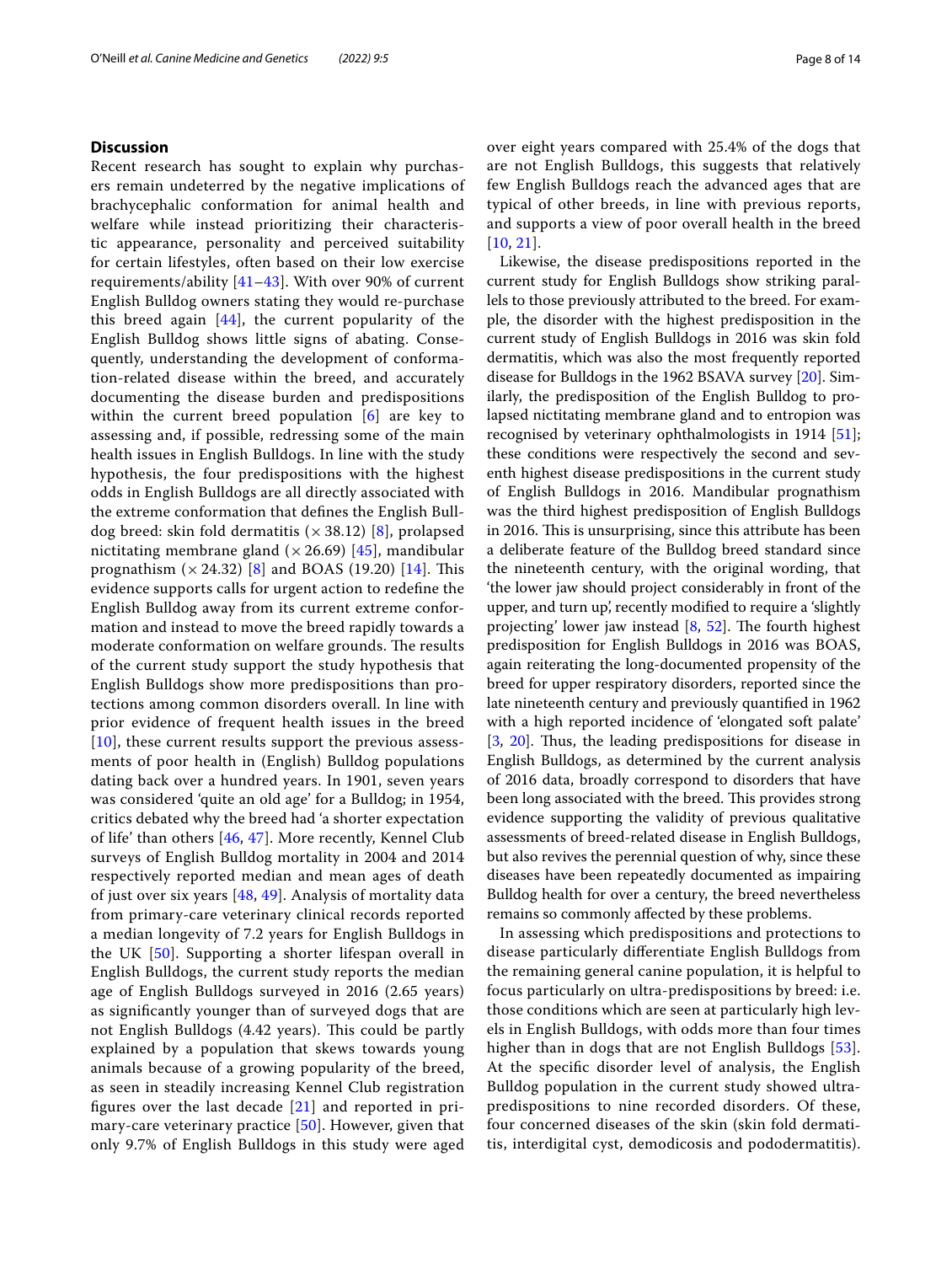Moreover, additional skin diseases also heavily predominated among the specifc-level disorders that were seen between two and four times more frequently in English Bulldogs than other dogs; these comprised pyoderma, moist dermatitis, dermatitis, skin lesions, atopic dermatitis and the non-specifc descriptor of 'allergy', and also included otitis externa, which is often clinically linked to other allergic skin disease  $[54]$  $[54]$  $[54]$ . These various dermatological conditions were necessarily diferentiated by the diferent descriptors used by the originating primary care clinicians. When processing the data, each disorder was recorded once to the greatest possible level of clinical precision. However, these descriptors will inevitably potentially refer to similar or overlapping pathologies, and the certainty of the clinical diagnoses will not necessarily have been equally rigorous or precise in all cases. Therefore, it may be more justifed to consider these linked and overlapping conditions at the grouped-level of skin disorders, where 29.3% of Bulldogs were reported with skin disease compared to 12.4% of the general canine population; with an odds ratio of 3.28 after accounting for confounding. These findings confirm that English Bulldogs carry substantially increased risk of skin disease compared with other dogs. While not all skin disease is directly related to exaggerated conformation, skin fold dermatitis, which by defnition only occurs in folded skin, was the specifc-level disorder to which English Bulldogs were most predisposed and showed a dramatically increased odds ratio of 38.12, presumably refecting a dangerous synergy of a wider propensity to skin disease combined with the particular issue of wrinkled facial and tail-base skin caused by the brachycephalic and tail conformations that defne the English Bulldog breed [[8\]](#page-12-7). Although the English Bulldog's underlying propensity for skin disease is likely underpinned by complex polygenic and environmental factors, selection away from skin folds represents a comparatively simple biological challenge that should dramatically reduce the prevalence of skin fold dermatitis; however, given the longstanding desire by humans for this feature in English Bulldogs, achieving this welfare-based modifcation may represent a far greater challenge for human behaviour change than for breeding biology.

Three ophthalmic conditions featured among the nine ultra-predispositions in English Bulldogs at the specifc level of disorder: prolapsed nictitating membrane gland, keratoconjunctivitis sicca and entropion. A predisposition of English Bulldogs to entropion (in-turned eyelids) has been reported for over a hundred years  $[51]$  $[51]$  $[51]$ . This fnding was confrmed by the current study, where 3.9% of the English Bulldogs surveyed were diagnosed with entropion, and the breed showed a markedly increased odds ratio of 11.61 compared to dogs that are not English Bulldogs. Entropion, like skin fold dermatitis, is commonly seen in brachycephalic breeds and is generally attributed to the excess facial skin that results from a foreshortened facial structure; hence, it is usually considered a conformation related disease [\[55](#page-13-11), [56](#page-13-12)].

Both prolapsed nictitating membrane gland and keratoconjunctivitis sicca were also reported in the current study as ultra-predispositions in English Bulldogs. A diagnosis of prolapsed nictitating membrane gland was 26.79 times more likely in English Bulldogs than in dogs that are not English Bulldogs, while keratoconjunctivitis sicca showed a less extreme but still markedly high odds ratio of 12.24. Yet, despite the greatly elevated odds ratio of prolapsed nictitating membrane gland in English Bulldogs, the 5.7% of English Bulldogs in the wider general population of dogs diagnosed with prolapsed nictitating membrane gland in this study comprise a much lower incidence than the 75% reported in previous Kennel Club surveys of pedigree English Bulldogs, as discussed above  $[25]$ . This may indicate genuine and/or methodological diferences between the surveyed populations. It may also refect under-recording of prolapsed nictitating membrane gland in primary care clinical records. The condition (known colloquially as 'cherry eye') often manifests in young dogs and is well known within the English Bulldog breed community, where both surgical excision of the gland (often under local anaesthesia) and surgical replacement (recommended by ophthalmologists as a superior technique) are considered possible treatments [[57\]](#page-13-13). Consequently, dogs might be treated for this condition before sale or without the knowledge of primary care practices, potentially resulting in under-recording or under-diagnosis of this disorder in this study. Moreover, although several aetiopathological pathways are proposed for keratoconjunctivitis sicca, one possible cause is following the surgical treatment of a prolapsed nictitating membrane gland, particularly if the tissue is excised rather than replaced (because the nictitating membrane gland contains secretory cells that contribute to lacrimal production)  $[58, 59]$  $[58, 59]$  $[58, 59]$ . Therefore, the ultra-predisposition to keratoconjunctivitis sicca noted in the current study may also refect previous sub-optimal surgical treatment of prolapsed nictitating membrane gland. Thus, the ultra-predisposition of English Bulldogs to these two disorders in this study may be causally linked; further investigation of this association would inform future recommendations for the treatment of prolapsed nictitating membrane gland.

The predisposition of English Bulldogs to BOAS is well documented  $[14, 60]$  $[14, 60]$  $[14, 60]$ , and is of sufficient clinical concern that The Kennel Club and the University of Cambridge have jointly launched a Respiratory Function Grading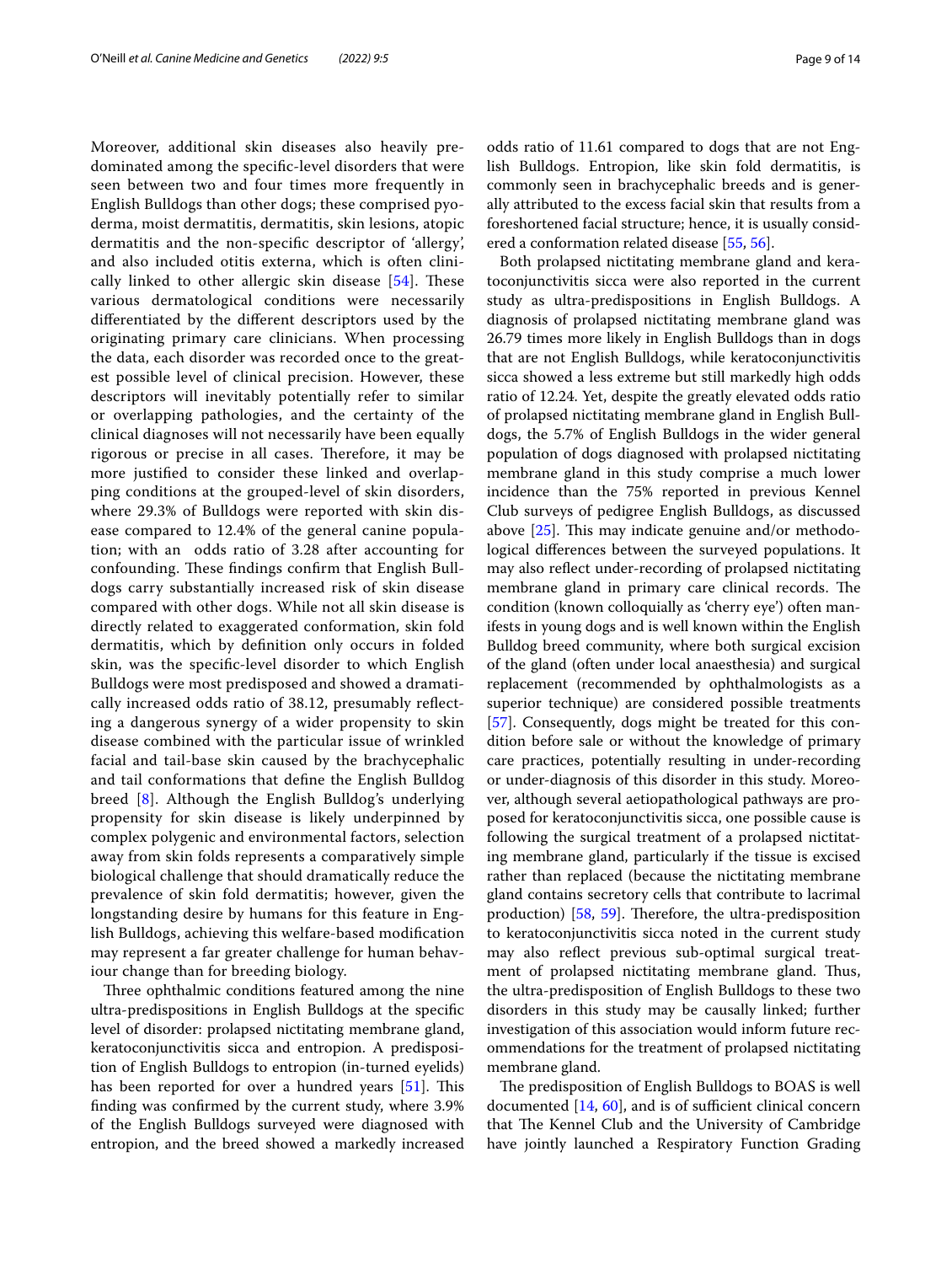Scheme to facilitate selective breeding away from this condition in English Bulldogs and other brachycephalic breeds [[61\]](#page-13-17). It has previously been suggested that up to 45% of English Bulldogs may exhibit clinical signs of BOAS [[62\]](#page-13-18). In the current study, despite a striking odds ratio of 19.2 for BOAS in English Bulldogs compared with dogs that are not English Bulldogs, only 4.2% of the Bulldogs surveyed were formally diagnosed with BOAS during 2016, which is a surprisingly small proportion when compared with previous studies. While it is possible that this refects biological diference between surveyed populations in diferent studies, it is much more likely that this discrepancy is chiefy due to normalisation of the condition in primary care practice [[63](#page-13-19)]. For disorders that are so frequent that these become almost a typical expectation for certain breeds, then owners and even veterinarians may no longer even consider these conditions as disorders but instead may normalise these 'just being part of the breed' [[42,](#page-12-42) [64](#page-13-20), [65](#page-13-21)]. Normalisation of English Bulldogs with clinical signs of BOAS such as stertor, stridor or stenotic nares as 'not unhealthy' appears to be common in the UK, with the owners of over half of brachycephalic dogs with BOAS perceiving these clinical signs (e.g. increased and abnormal respiratory noise) as 'normal for the breed' in two separate populations [\[63](#page-13-19), [66\]](#page-13-22).

Mandibular prognathism constitutes a diferent type of ultra-predisposition in the English Bulldog population surveyed and raises the thorny question of why a conformation that would be considered a serious health issue in one dog breed can be actively selected as a desirable trait in another. As previously mentioned, 'undershot' jaw – the physical appearance described by the term mandibular prognathism – has been an explicit requirement of the Bulldog breed standard for over a century [\[8](#page-12-7)]. Although mandibular prognathism was the third highest predisposition recorded in the current study, with 24.32 times increased odds in English Bulldogs, this still meant that only 2.1% of the overall English Bulldog population were reported with this condition. Given that mandibular prognathism is a requirement of the breed standard, it is probable that most, if not all, English Bulldogs show this disorder and therefore the current results represent a vast understatement of the real situation of a condition that is 'normal for the breed' regardless of not being 'normal for a dog' and which therefore will generally go unrecorded in the clinical notes. Similarly, at the grouped level of disorder, 'tail disorders' constituted an ultra-predisposition in English Bulldogs with an odds ratio of 6.01 that were recorded in 1.5% of the population. However, since modern English Bulldogs are virtually homozygous for the genetic mutation that causes the 'screw' tail, it is probable that many English Bulldogs in this survey similarly went unrecorded for tail abnormalities because these dis-orders were considered 'normal for the breed' [\[67\]](#page-13-23). These fndings suggest that veterinarians are also becoming normalised to disorders that are accepted as 'normal for breed' that would be considered as severe and noteworthy in most other breeds, or alternatively that many veterinarians eventually reach a state of learned helplessness after prolonged contact with events that are outside their personal control [\[68\]](#page-13-24).

Given these common cognitive biases in owners and veterinarians towards accepting conditions as 'normal' in English Bulldogs that would otherwise be considered as disorders in breeds with less extreme conformations, it is therefore all the more striking that English Bulldogs are the breed with the highest proportions of predispositions among common disorders from the breeds that have been reported to date using this VetCompass methodology. English Bulldogs showed predispositions for 55.8% (24/43) of specifc-level disorders. In comparison, French Bulldogs showed predispositions for 46.5% (20/43) of disorders [\[53](#page-13-9)], Labrador Retrievers showed 34.3% (12/35) predispositions [\[69](#page-13-25)] and Stafordshire Bull Terriers showed 11.1% (4/36) predispositions [\[70\]](#page-13-26). These results provide strong evidence supporting substantially poorer overall health in English Bulldogs and French Bulldogs compared to Labrador Retrievers and Stafordshire Bull Terriers.

Although dogs had long been divided into looselyrecognised types, the concept of clearly diferentiated and strictly delineated breeds was an invention of the Victorian era [\[2](#page-12-1)]. Traditional breeds were defned, and new ones created, through detailed descriptions of their physical attributes in 'breed standards'. Since the visible diferences between breeds were key determinants of this new breed system, this evolving culture catalysed and accelerated the exaggeration of distinctive features in some pre-existing types of dogs, both through deliberate eforts to secure their recognition as distinct 'breeds' and as a natural consequence of the fnancial and competitive rewards that often followed the production of dogs with more extreme conformation for the show-ring [\[3](#page-12-2)]. In consequence, the modern breeds that we know today can be ranked along a spectrum from mild to extreme conformational exaggeration, ranging from canine-typical (mild conformational exaggeration) to canine-divergent (severe conformational exaggeration)  $[13, 14]$  $[13, 14]$  $[13, 14]$ . The combined proportion of predispositions and protections to disease within a breed could be used as a measure of overall health divergence between that breed and the mainstream canine population. Using this measure, English Bulldogs showed health divergence from other dogs for 69.8% (30/43) of specifc-level disorders. French Bulldogs showed a similarly high level of health divergence,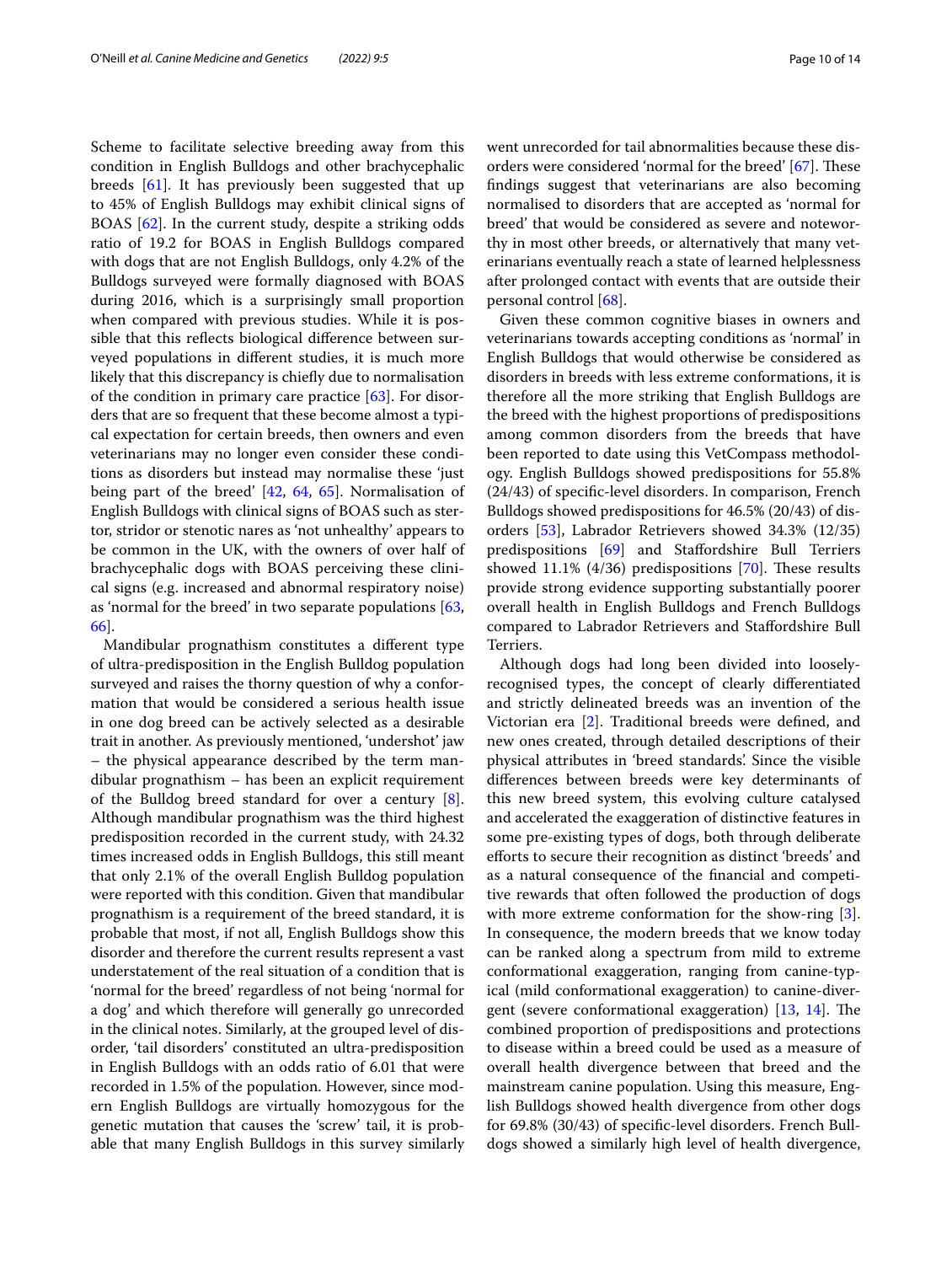difering in 77.1% (31/43) from all remaining dogs [\[53](#page-13-9)]. In comparison, Labrador Retrievers difered from other dogs for 54.3% (19/35) of disorders [\[69\]](#page-13-25) while Stafordshire Bull Terriers showed a health divergence metric of just  $25.0\%$  (9/36) from other dogs [[70](#page-13-26)]. The two Bulldog breeds with extreme brachycephaly thus both showed notably higher predispositions to disease as well as more disease divergence from other dogs than either Labrador Retrievers or Stafordshire Bull Terriers, although predispositions were relatively higher among English Bulldogs and protections among French Bulldogs. Moreover, as discussed earlier, English Bulldogs showed multiple ultra-predispositions to disease, with odds more than four times higher than dogs that are not English Bulldogs in 9/43 (20.9%) of recorded specifc level disorders, while French Bulldogs showed ultra-predispositions to disease in  $11/43$  (25.6%) of specific-level disorders [\[53\]](#page-13-9). In contrast, neither Labrador Retrievers nor Stafordshire Bull Terriers showed any ultra-predispositions to disease at all, with their highest predispositions being an odds ratio of 2.83 for osteoarthritis in Labrador Retrievers and of 2.06 for seizure disorder in Stafordshire Bull Terriers [\[69](#page-13-25), [70\]](#page-13-26). Overall, therefore, these measures of disease predispositions, divergences and ultra-predispositions seen in English Bulldogs reveal a worrying story of a breed with more disease predispositions than other dogs, which differs widely from other dogs in their patterns of disease and is characterised by several ultra-predispositions to disease. With many of these ultra-predispositions to disease in the English Bulldog being linked to their characteristic extreme physical features, these results broadly confrm an unchanging link between exaggerated conformation and disease frst fagged as a concern over a century ago [[3\]](#page-12-2).

All breeds, by defnition, are diferent in some ways from the average for the canine population and therefore are likely to show some breed predispositions to, and protections from, disease [[6,](#page-12-5) [8](#page-12-7)]. For English Bulldogs, the most marked protections for disease, where dogs were less than half as likely to show the specifc level disorder as other dogs (an OR of < 0.5), were heart murmur (OR 0.47), fea infestation (OR 0.40), pruritus (OR 0.25), periodontal disease (OR 0.23), lipoma (OR 0.06) and retained deciduous tooth (OR 0.02). At the grouped disorder level, marked protections ( $OR < 0.5$ ) were reported for appetite disorder (OR 0.43), spinal cord disorder (0.31) and dental disorder (0.25). Some of these protections are somewhat surprising; for example, given the breed's documented high incidence of hemivertebrae and other vertebral malformations  $[15, 71-73]$  $[15, 71-73]$  $[15, 71-73]$  $[15, 71-73]$ , it is unexpected but reassuring to fnd that this does not apparently translate into a high level of spinal cord disorder, and may be explained by previous fndings that hemivertebrae is more commonly associated with a neurologically normal phenotype in English Bulldogs than for Pugs (Ryan et al., 2017). It is also surprising that a breed with a high prevalence of many other descriptors for skin disease has an apparent protection for pruritus: perhaps this descriptor was subsumed within other more clinically precise descriptors, such as dermatitis or atopic dermatitis, and hence appears artefactually low. It may be that the recorded protection for periodontal disease and dental disorder is

linked to the normalisation phenomena described above, but this conclusion is speculative. Other apparent protections for heart murmur and lipoma may indicate true disease protections in the breed, which could be explored in future studies. Over recent years, The Kennel Club has made con-

certed efforts to alleviate drivers for extreme conformation from the show-ring. Since 2012, The Kennel Club has identifed the English Bulldog as a breed at particularly high risk of conformation-related disease: the breed is currently grouped in Category 3 on The Kennel Club's Breed Watch list, with show judges urged to prioritise health in their show-ring decisions [\[74](#page-13-29)]. Moreover, The Kennel Club breed standard for the English Bulldog has undergone iterative revisions over recent decades, intended to modify its wording to encourage the selection of dogs towards less extreme conformation [[8\]](#page-12-7). Given that only a third of UK dogs are estimated to be registered with The Kennel Club  $[21]$ ; and that even among this registered subset only a very small proportion are specifcally bred for the show-ring [\[75\]](#page-13-30), the impact of these measures on the general population of English Bulldogs is likely to be minimal. Although show-ring practices have undoubtedly had a profound historical infuence in determining the shape of the modern English Bulldog [[3\]](#page-12-2), and most dogs described as English Bulldogs today will ultimately be descended from dogs bred for the show-ring in the past, it is easy to overstate the current signifcance of the show world and Kennel Club breed standard among English Bulldog breeders. While breed standard modifcations are to be welcomed, they directly drive change only in the show population, and even then only if judges abide by them  $[76]$  $[76]$ . The show Bulldog community argues that its enthusiasts now discourage ultra-extreme conformation and that judges are instructed not to award prizes to dogs with obvious physical compromise. Conversely, the show community claims that 'overdone' dogs with extreme conformation tend to be bred outwith the show community by breeders who also select for non-standard 'novel' colours, such as merle, which typically command higher prices (Bulldog Breed Council, 2021a). Further research is needed to investigate the social factors and local subcultures that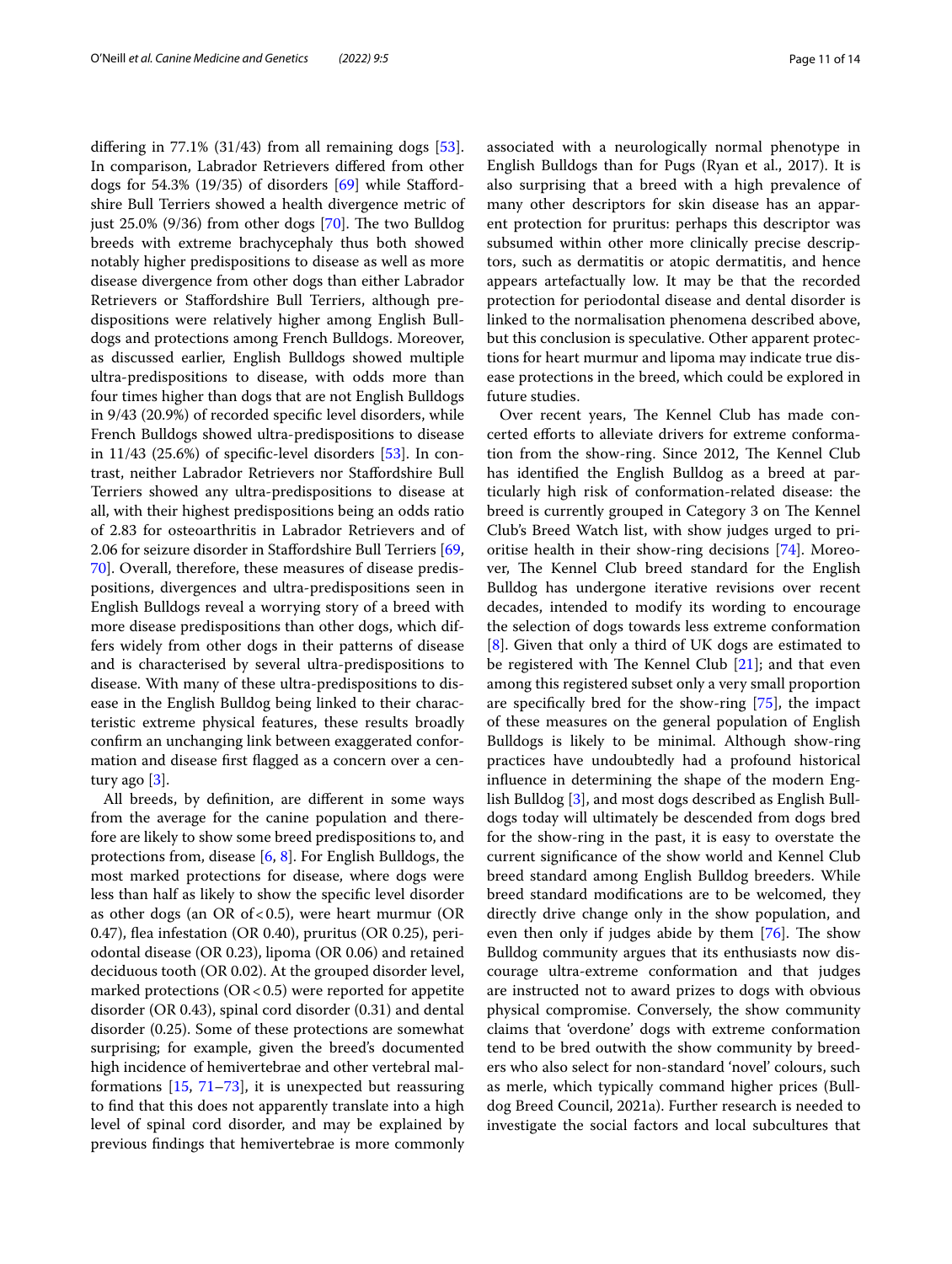drive and diferentiate these breeding priorities, and how best to encourage behavioural change in each group.

The current study had some limitations in addition to those previously reported for the application of primary care veterinary data for canine research [[39,](#page-12-38) [77](#page-13-32)]. This study relied on the breed identifcations recorded on veterinary practice databases. The English Bulldogs in the current study included dogs registered with The Kennel Club as well those that are not. The study dogs are therefore likely to show a range of conformations, ranging from ultra-extreme to relatively moderate, that are consistent with our current acceptance of what constitutes an English Bulldog. Disorder risk for English Bulldogs was compared against all remaining dogs that were not English Bulldogs. Given that 18.74% of dogs in the UK are brachycephalic, this means that a large proportion of the comparator group of dogs in the current study were also brachycephalic. This may have led to a masking effect for disorders linked to the brachycephalic conformation in the current study and suggests that the true levels of predisposition to disorders linked to brachycephaly in the English Bulldog could be much higher than reported here.

Future work could include prospective cohort studies that compare disorder predisposition between English Bulldogs with moderate conformation and English Bulldogs with extreme conformation to evaluate potential welfare gains from conformational change within the breed. Repeating the current study design at defned intervals could also monitor real-world changes in the health of the English Bulldog over time following efforts by UK national groups such as the Brachycephalic Working Group [[27\]](#page-12-26).

## **Conclusions**

In providing further evidence that English Bulldogs experience unusually high levels of disease and show multiple predispositions and ultra-predispositions to disease, much of which is intrinsically related to their conformation, this study broadly confrms long-standing assertions that the health and welfare of English Bulldog is heavily compromised. Yet, despite extensive evidence and wide dissemination of the health issues and their serious negative welfare impacts for these dogs, it seems that many prospective owners are still not discouraged from English Bulldog ownership [[41,](#page-12-40) [42\]](#page-12-42). Even after many years of campaigning to increase public awareness of brachycephalic health issues and a public message from the UK Brachycephalic Working Group to 'stop and think before buying a fat-faced dog' [[27](#page-12-26)], English Bulldogs remain extremely popular, with their current rank as the fourth highest in Kennel Club registrations in 2020 reprising a peak in popularity from over a century ago  $[21, 1]$  $[21, 1]$  [27\]](#page-12-26). While the current study cannot expect to solve the conundrum of ownership and health issues in the English Bulldog, it does provide a disorder benchmark with some novel health metrics that could be used to explore and promote changes in population health for English Bulldogs over time in the future and be used as an evidence base to challenge the ethical and welfare acceptability of perpetuating the current extreme conformation of some breeds with known high disease burdens. Immediate redefnition of the English Bulldog towards a moderate conformation is strongly advocated to avoid the UK joining the growing list of countries where breeding of English Bulldogs is banned.

# **Abbreviations**

BHCP: Breed Health and Conservation Plan; BOAS: Brachycephalic obstructive airway syndrome; BSAVA: British Small Animal Veterinary Association; CI: Confdence interval; EPR: Electronic patient record; IQR: Interquartile range; OR: Odds ratio.

#### **Acknowledgements**

Thanks to Noel Kennedy (RVC) for VetCompass™ software and programming development. We are grateful to the following researchers who assisted with data collection during this project: Alice Ashworth, Alison Toetz, Bethany Allen, Eleanor White, Elizabeth Ainsworth, Jasmine Broomhead, Joanne Humphrey, Penelope Crocker and Teresa Soares. We acknowledge the Medivet Veterinary Partnership, Vets4Pets/Companion Care, Goddard Veterinary Group, CVS Group, Linnaeus Group, IVC Evidensia, Beaumont Sainsbury Animal Hospital, Blue Cross, PDSA, Dogs Trust, Vets Now and the other UK practices who collaborate in VetCompass™. We are grateful to the Kennel Club Charitable Trust and Agria Pet Insurance and the Kennel Club, for supporting VetCompass™. Alison Skipper's research was funded by the Wellcome Trust.

#### **Authors' contributions**

DON and CL were responsible for the conception and design, acquisition and extraction of data. CP and DON carried out the analysis. DON, AS, CL, RP, and CP were mainly responsible for drafting the manuscript. DON, AS, CL, RP, DB, DC and CP were involved in interpreting the results, revising the manuscript and gave fnal approval of the version to be published. DON, AS, CL, RP, DB, DC and CP agree to be accountable for all aspects of the accuracy and integrity of the work. The author(s) read and approved the fnal manuscript.

#### **Funding**

This study was supported at the RVC by an award from the Kennel Club Charitable Trust and Agria Pet Insurance. Neither the Kennel Club Charitable Trust, the Kennel Club or Agria Pet Insurance had any input in the design of the study, the collection, analysis and interpretation of data or in writing the manuscript.

#### **Availability of data and materials**

The datasets generated during and/or analysed during the current study will be made available at the RVC Research Online repository.

#### **Declarations**

#### **Ethics approval and consent to participate**

Ethics approval was granted by the RVC Ethics and Welfare Committee (reference number URN Ref SR2018-1652).

#### **Consent for publication**

All authors have given consent for publication.

#### **Competing interests**

The authors have no conficts of interest to declare.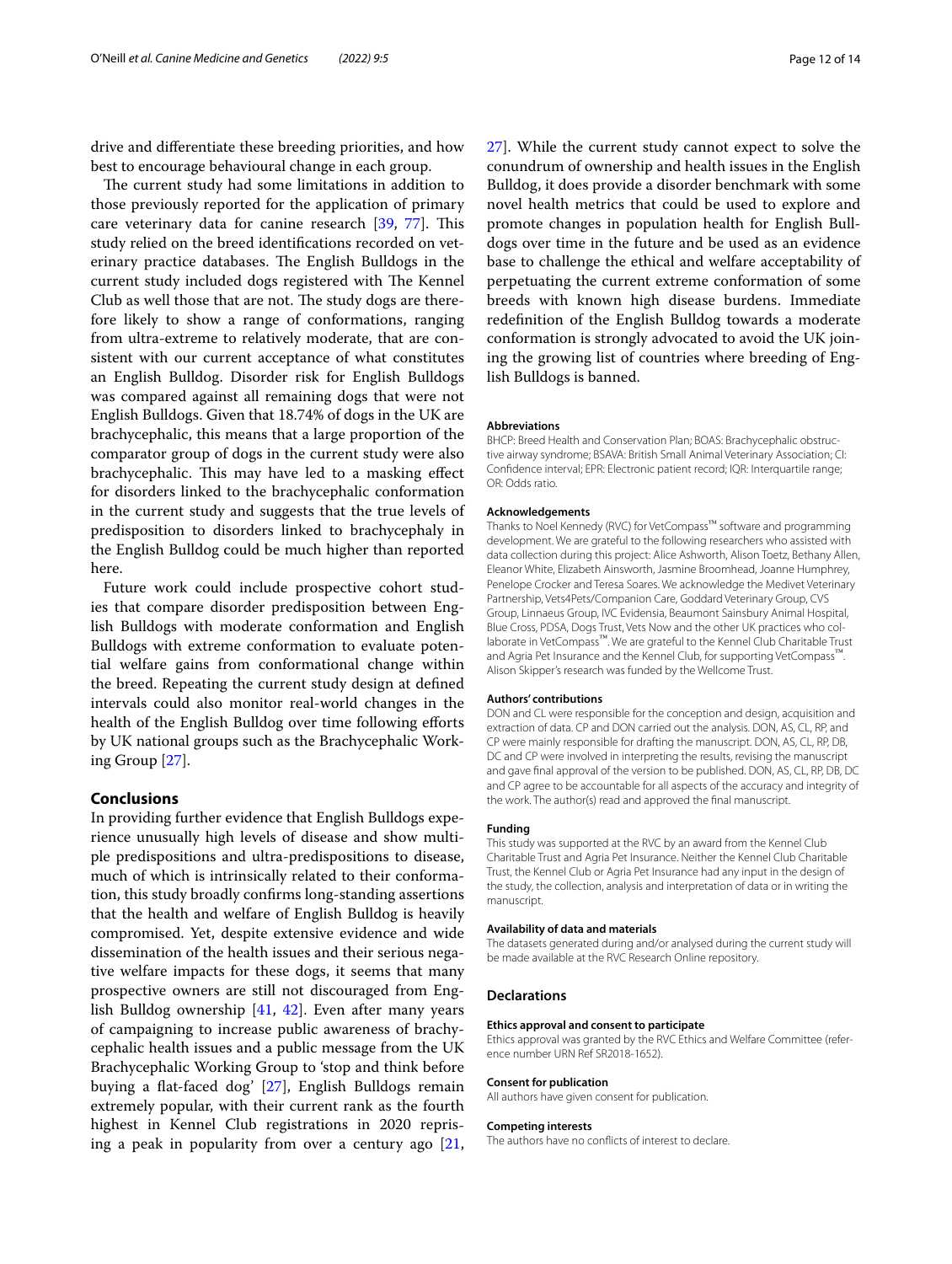#### **Author details**

<sup>1</sup> Pathobiology and Population Sciences, The Royal Veterinary College, North Mymms, Hawkshead Lane, Hatfield AL9 7TA, Herts, UK. <sup>2</sup>Department of History, King's College London, Strand, London WC2R 2LS, UK. <sup>3</sup>Clinical Science and Services, The Royal Veterinary College, North Mymms, Hawkshead Lane, Hatfeld AL9 7TA, Herts, UK.

# Received: 3 March 2022 Accepted: 7 April 2022

#### **References**

- <span id="page-12-0"></span>Ritvo H. The animal estate : the English and other creatures in the Victorian Age. Cambridge: Harvard University Press; 1987.
- <span id="page-12-1"></span>2. Worboys M, Strange J-M, Pemberton N. The invention of the modern dog : breed and blood in Victorian Britain. 1st ed. Baltimore: Johns Hopkins University Press; 2018.
- <span id="page-12-2"></span>3. Skipper A. A Historical Perspective on Brachycephalic Breed Health and the Role of the Veterinary Profession. In: Packer RMA, O'Neill DG, editors. Health and Welfare of Brachycephalic (Flat-faced) Companion Animals. Abingdon: CRC Press/Taylor and Francis; 2021. p. 7–24.
- <span id="page-12-3"></span>4. Redwar H. The Bulldog. The Stock-keeper and Fancier's Chronicle. 1901. p. 178.
- <span id="page-12-4"></span>5. Redwar H. The Evolution of the Bulldog. The Stock-keeper and Fancier's Chronicle. 1902. p. 443–4.
- <span id="page-12-5"></span>6. Gough A, Thomas A, O'Neill D. Breed predispositions to disease in dogs and cats. 3rd ed. Chichester: Wiley-Blackwell; 2018.
- <span id="page-12-6"></span>7. 'A Garrulous Old Bulldog'. Long hours at dog shows. The stock-keeper and Fancier's chronicle. 1898;(38):344.
- <span id="page-12-7"></span>8. The Kennel Club. Breed standards. The Kennel Club; 2022. Available from: [https://www.thekennelclub.org.uk/activities/dog-showing/breed-stand](https://www.thekennelclub.org.uk/activities/dog-showing/breed-standards/) [ards/.](https://www.thekennelclub.org.uk/activities/dog-showing/breed-standards/) Accessed 11 Apr 2022.
- <span id="page-12-8"></span>9. Howell P. The Dog fancy at war: breeds, breeding and britishness - 1914–1918. Soc Anim. 2013;21(6):546–67.
- <span id="page-12-9"></span>10. O'Neill DG, Skipper AM, Kadhim J, Church DB, Brodbelt DC, Packer RMA. Disorders of Bulldogs under primary veterinary care in the UK in 2013. PLOS ONE. 2019;14(6):e0217928.
- <span id="page-12-13"></span>11. O'Neill DG, O'Sullivan AM, Manson EA, Church DB, Boag AK, McGreevy PD, et al. Canine dystocia in 50 UK frst-opinion emergency-care veterinary practices: prevalence and risk factors. Vet Rec. 2017;181(4):88.
- <span id="page-12-11"></span>12. O'Neill DG, Jackson C, Guy JH, Church DB, McGreevy PD, Thomson PC, et al. Epidemiological associations between brachycephaly and upper respiratory tract disorders in dogs attending veterinary practices in England. Canine Genet Epidemiol. 2015;2(1):10.
- <span id="page-12-14"></span>13. Packer RMA, Hendricks A, Burn CC. Impact of facial conformation on canine health: Corneal ulceration. PLoS ONE. 2015;10(5):1–16.
- <span id="page-12-10"></span>14. Packer RMA, Hendricks A, Tivers MS, Burn CC. Impact of facial conformation on canine health: Brachycephalic Obstructive Airway Syndrome. PLoS ONE. 2015;10(10):e0137496.
- <span id="page-12-12"></span>15. Bertram S, ter Haar G, De Decker S. Congenital malformations of the lumbosacral vertebral column are common in neurologically normal French Bulldogs, English Bulldogs, and Pugs, with breed-specifc diferences. Vet Radiol Ultrasound. 2019;60(4):400–8.
- <span id="page-12-15"></span>16. O'Neill D, Lee MM, Brodbelt DC, Church DB, Sanchez RF. Corneal ulcerative disease in dogs under primary veterinary care in England: epidemiology and clinical management. Canine Genet Epidemiol. 2017;4(1):5.
- <span id="page-12-16"></span>17. O'Neill DG, Brodbelt DC, Keddy A, Church DB, Sanchez RF. Keratoconjunctivitis sicca in dogs under primary veterinary care in the UK: an epidemiological study. J Small Anim Pract. 2021;62(8):636–45.
- <span id="page-12-17"></span>18. O'Neill DG, Turgoose E, Church DB, Brodbelt DC, Hendricks A. Juvenileonset and adult-onset demodicosis in dogs in the UK: prevalence and breed associations. J Small Anim Pract. 2019;61(1):32–41.
- <span id="page-12-18"></span>19. Skipper A. The 'Dog Doctors' of Edwardian London: elite canine veterinary care in the early twentieth century. Soc Hist Med. 2020;33(4):1233–58.
- <span id="page-12-19"></span>20. Hodgman SFJ. Abnormalities and defects in pedigree dogs-I. an investigation into the existence of abnormalities in pedigree dogs in the British Isles. J Small Anim Pract. 1963;4(6):447–56.
- <span id="page-12-20"></span>21. The Kennel Club. Breed registration statistics. The Kennel Club Limited; 2022. Available from: [https://www.thekennelclub.org.uk/media-centre/](https://www.thekennelclub.org.uk/media-centre/breed-registration-statistics/) [breed-registration-statistics/.](https://www.thekennelclub.org.uk/media-centre/breed-registration-statistics/) Accessed 11 Apr 2022.
- <span id="page-12-21"></span>22. Singleton WB. Partial Velum Palatiectomy for the Relief of Dyspnoea in Brachycephalic Breeds. J Small Anim Pract. 1962;3(4):215–6.
- <span id="page-12-22"></span>23. Bateson P. Independent inquiry into dog breeding. Cambridge: University of Cambridge; 2010. [Reports]. Available from: [https://dogwellnet.com/](https://dogwellnet.com/files/file/308-independent-inquiry-into-dog-breeding-2010-patrick-bateson/) [fles/fle/308-independent-inquiry-into-dog-breeding-2010-patrick-bates](https://dogwellnet.com/files/file/308-independent-inquiry-into-dog-breeding-2010-patrick-bateson/) [on/](https://dogwellnet.com/files/file/308-independent-inquiry-into-dog-breeding-2010-patrick-bateson/). Accessed 11 Apr 2022.
- <span id="page-12-23"></span>24. VetCompass. VetCompass Programme. London: RVC Electronic Media Unit; 2022. Available from: <http://www.rvc.ac.uk/VetCOMPASS/>. Accessed 11 Apr 2022.
- <span id="page-12-24"></span>25. BWG. Breed health and conservation plans. Brachycephalic Working Group; 2021. Available from: [http://www.ukbwg.org.uk/?page\\_id](http://www.ukbwg.org.uk/?page_id=460)=460. Accessed 11 Apr 2022.
- <span id="page-12-25"></span>26. The Kennel Club. Breed health and conservation plans (BHCPs). The Kennel Club Limited; 2022. Available from: [https://www.thekennelclub.org.](https://www.thekennelclub.org.uk/health/breed-health-and-conservation-plans/) [uk/health/breed-health-and-conservation-plans/.](https://www.thekennelclub.org.uk/health/breed-health-and-conservation-plans/) Accessed 11 Apr 2022.
- <span id="page-12-26"></span>27. BWG. The Brachycephalic Working Group. The Brachycephalic Working Group; 2022. Available from: <http://www.ukbwg.org.uk/>. Accessed 11 Apr 2022.
- <span id="page-12-27"></span>28. ICECDogs. International Collaborative on Extreme Conformations in Dogs. International Partnership for Dogs; 2022. Available from: [https://](https://dogwellnet.com/icecdogs/) [dogwellnet.com/icecdogs/.](https://dogwellnet.com/icecdogs/) Accessed 11 Apr 2022.
- <span id="page-12-28"></span>29. van Hagen MA. Breeding Short-Muzzled Dogs: Utrecht University - Department of Animals in Science and Society and the Expertise Centre Genetics of Companion Animals. Commissioned by the Ministry of Agriculture, Nature and Food Quality; 2019. Available from: [https://www.](https://www.fecava.org/wp-content/uploads/2020/06/breeding-short-muzzled-dogs-in-the-netherlands_expertisecentre-genetics-of-companionanimals-2019-translation-from-dutch.pdf) [fecava.org/wp-content/uploads/2020/06/breeding-short-muzzled-dogs](https://www.fecava.org/wp-content/uploads/2020/06/breeding-short-muzzled-dogs-in-the-netherlands_expertisecentre-genetics-of-companionanimals-2019-translation-from-dutch.pdf)[in-the-netherlands\\_expertisecentre-genetics-of-companionanimals-](https://www.fecava.org/wp-content/uploads/2020/06/breeding-short-muzzled-dogs-in-the-netherlands_expertisecentre-genetics-of-companionanimals-2019-translation-from-dutch.pdf)[2019-translation-from-dutch.pdf](https://www.fecava.org/wp-content/uploads/2020/06/breeding-short-muzzled-dogs-in-the-netherlands_expertisecentre-genetics-of-companionanimals-2019-translation-from-dutch.pdf). Accessed 11 Apr 2022.
- <span id="page-12-29"></span>30. FECAVA. Dutch prohibition of the breeding of dogs with too short muzzles. Federation of European Companion Animal Veterinary Associations; 2019. Available from: [https://www.fecava.org/news-and-events/news/](https://www.fecava.org/news-and-events/news/dutch-prohibition-of-the-breeding-of-dogs-with-too-short-muzzles/) [dutch-prohibition-of-the-breeding-of-dogs-with-too-short-muzzles/.](https://www.fecava.org/news-and-events/news/dutch-prohibition-of-the-breeding-of-dogs-with-too-short-muzzles/) Accessed 11 Apr 2022.
- <span id="page-12-30"></span>31. NSPCA. FULL VICTORY FOR THE DOGS!!!!!!. Norwegian Society for Protection of Animals; 2022. Available from: [https://www.dyrebeskyttelsen.no/](https://www.dyrebeskyttelsen.no/aerlig-talt-english/the-first-lawsuit-updates/) [aerlig-talt-english/the-frst-lawsuit-updates/](https://www.dyrebeskyttelsen.no/aerlig-talt-english/the-first-lawsuit-updates/). Accessed 11 Apr 2022.
- <span id="page-12-31"></span>32. The VeNom Coding Group. VeNom Veterinary Nomenclature. VeNom Coding Group; 2022. Available from: <http://venomcoding.org>. Accessed 11 Apr 2022.
- <span id="page-12-32"></span>33. Epi Info CDC. Centers for Disease Control and Prevention (US). Epi Info Atlanta: CDC; 2021. Available from: [https://www.cdc.gov/epiinfo/index.](https://www.cdc.gov/epiinfo/index.html) [html.](https://www.cdc.gov/epiinfo/index.html) Accessed 11 Apr 2022.
- <span id="page-12-33"></span>34. O'Neill DG, Church DB, McGreevy PD, Thomson PC, Brodbelt DC. Prevalence of disorders recorded in dogs attending primary-care veterinary practices in England. PloS one. 2014;9(3):e90501.
- <span id="page-12-34"></span>35. Kirkwood BR, Sterne JAC. Essential Medical Statistics. 2nd ed. Oxford: Blackwell Science; 2003.
- <span id="page-12-35"></span>36. Piccininni M, Konigorski S, Rohmann JL, Kurth T. Directed acyclic graphs and causal thinking in clinical risk prediction modeling. BMC Med Res Methodol. 2020;20(179):1–9.
- <span id="page-12-36"></span>37. Vineis P, Illari P, Russo F. Causality in cancer research: a journey through models in molecular epidemiology and their philosophical interpretation. Emerg Themes Epidemiol. 2017;14(1):7.
- <span id="page-12-37"></span>38. Dohoo I, Martin W, Stryhn H. Veterinary Epidemiologic Research. 2nd ed. Charlottetown, Canada: VER Inc; 2009.
- <span id="page-12-38"></span>39. O'Neill DG, James H, Brodbelt DC, Church DB, Pegram C. Prevalence of commonly diagnosed disorders in UK dogs under primary veterinary care: results and applications. BMC Vet Res. 2021;17(1):69.
- <span id="page-12-39"></span>40. Hosmer DW, Lemeshow S, Sturdivant RX. Applied Logistic Regression. 3rd ed. Hoboken, New Jersey: Wiley; 2013.
- <span id="page-12-40"></span>41. Packer RMA, O'Neill DG, Fletcher F, Farnworth MJ. Come for the looks, stay for the personality? a mixed methods investigation of reacquisition and owner recommendation of Bulldogs, French Bulldogs and Pugs. PLOS ONE. 2020;15(8):e0237276.
- <span id="page-12-42"></span>42. Packer RMA, O'Neill DG, Fletcher F, Farnworth MJ. Great expectations, inconvenient truths, and the paradoxes of the dog-owner relationship for owners of brachycephalic dogs. PLOS ONE. 2019;14(7):e0219918.
- <span id="page-12-41"></span>43. Packer RMA, Murphy D, Farnworth MJ. Purchasing popular purebreds: investigating the infuence of breed-type on the pre-purchase motivations and behaviour of dog owners. Anim Welf. 2017;26(2):191–201.